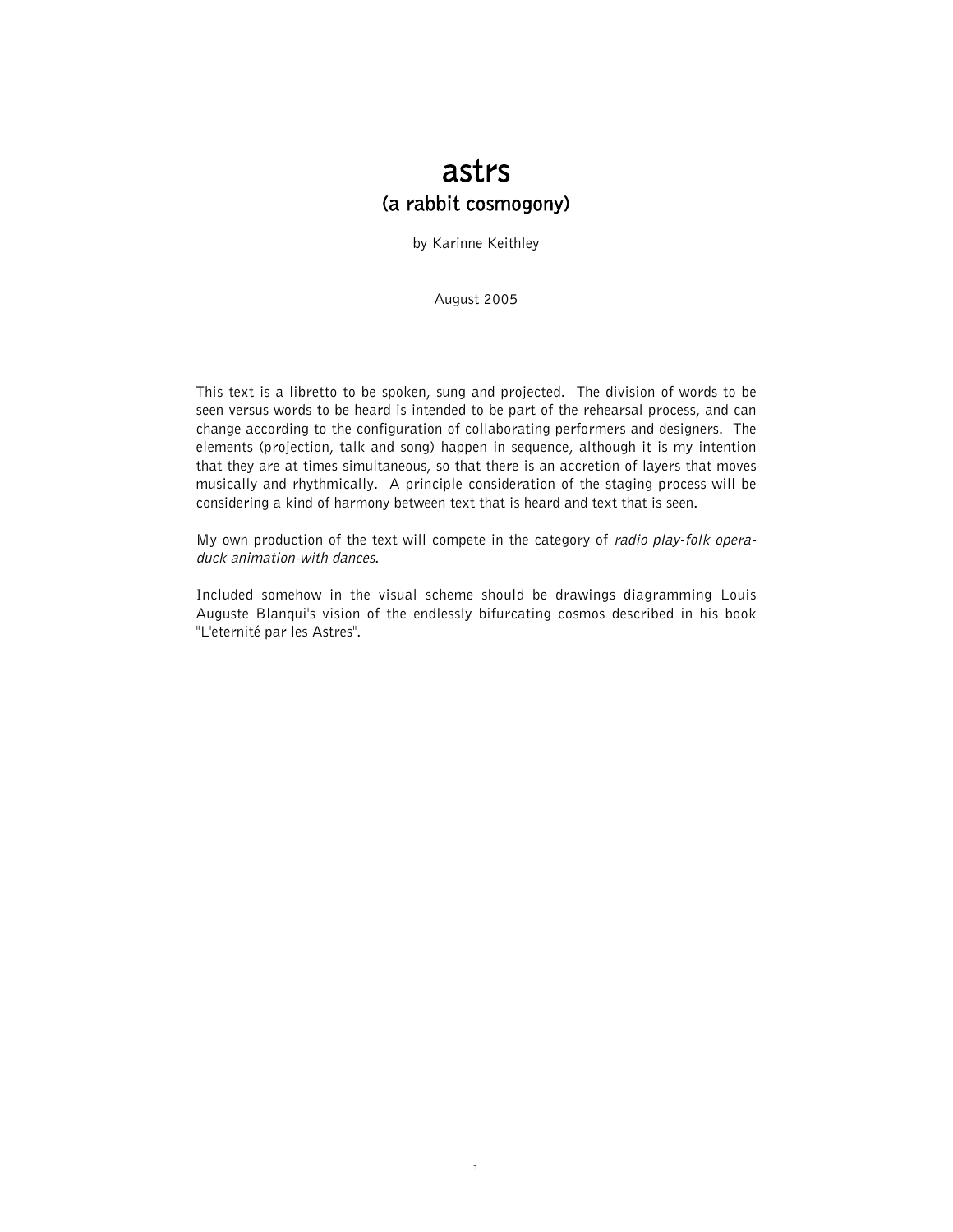Look at the stars. Just look at them.

The rabbit is pleading for his life.

O One. O might have been.

You people. Says the rabbit. You people spend your lives in the company of dead things.

You flash back. All the way back to the origin of species. To the very first pebble of the endless piling up of things. There. It's out of you. It's gone.

Mr. Augustus B. Rabbit is looking at the stars. Gazing upon the endless unfolding of bifurcating universes. "All that one might have been in this world, one is in another."

Cosmicspliternity. In a yellow wood. In a darksome distant galaxy.

Plop pellet, walk, talk, plop at same time. Sure, the rabbit can do it all. But at this instant, Mr. A. B. Rabbit isn't walking. Or even hopping. He is stopped dead in his tracks.

Just ahead of him a wildebeest is pointing at a snail who is pointing at a deer who is pointing at a gun which is trained on Augustus B. Rabbit who stares

starestarificating rabbit. Contemplates in a long and timeless present, the infinite bifurcations of possible worlds.

"All that one might have been in this world, one is in another."

And yet -- in the unfolding of particulars -- condemned to be in this one -- only -- at every instance of possibility. Only this one.

Rabbit brainwaves across the space field. See Rabbit send psychic signals to his double on another planet where he won't, in a second, be

## bang. the rabbit is down.

dead. Now you are in the company of a dead thing.

of a dead thing.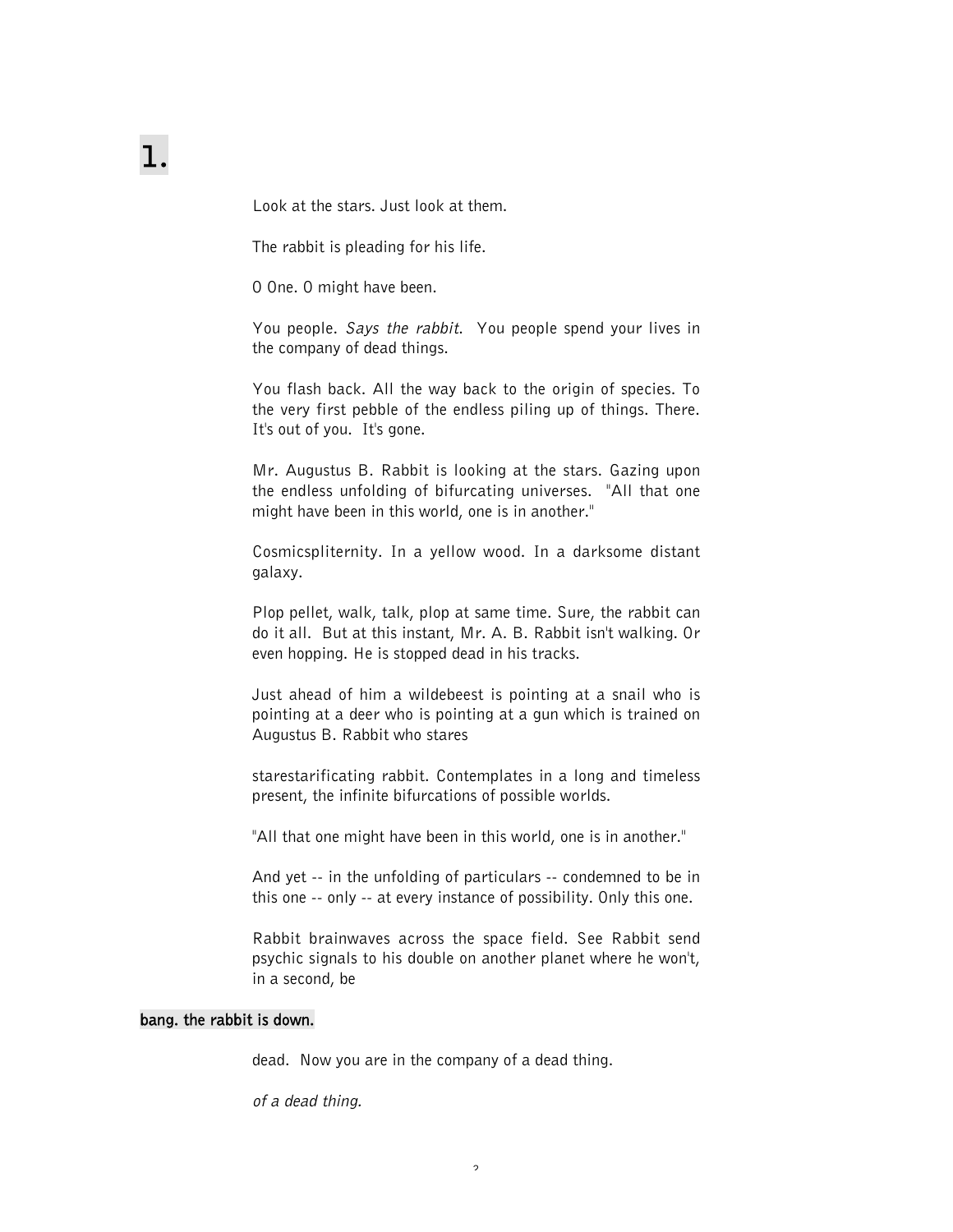Welcome to the 53rd State of the Union. Welcome to the zone of the sixth chrysanthemum. Welcome to the frozen duck pond. It is the ice age.

here in the icy wastes of the 53rd State, the hunter is pointing at the deer. yr necksd says the hunter no yrrr necksd snarls the dear.

this is the beginning of the middle of the beginning, the end of the middle of the start of things, when–

WAIT FOR IT

## boredom boredom boredom boredom lined interior of boredom

now.

what if the rabbit who stared at the stars on a freezing day, with turns philosophical, near the iceaged duckpond of the 53rd State of the Union, upon whom icy death fixed unshakeable stare whilst distant planets bifurcate, with all possibilities gaining a world YET Augustus B. Rabbit is doomed to live in this one. WHAT IF. the rabbit

was the revolutionary leader of a great and fearsome militia?

Well he was.

Pan in on furious tattooed rabbit brigade.

A band of terrorrabbits.

Who's necksd? Yrrr necksd.

menacingly.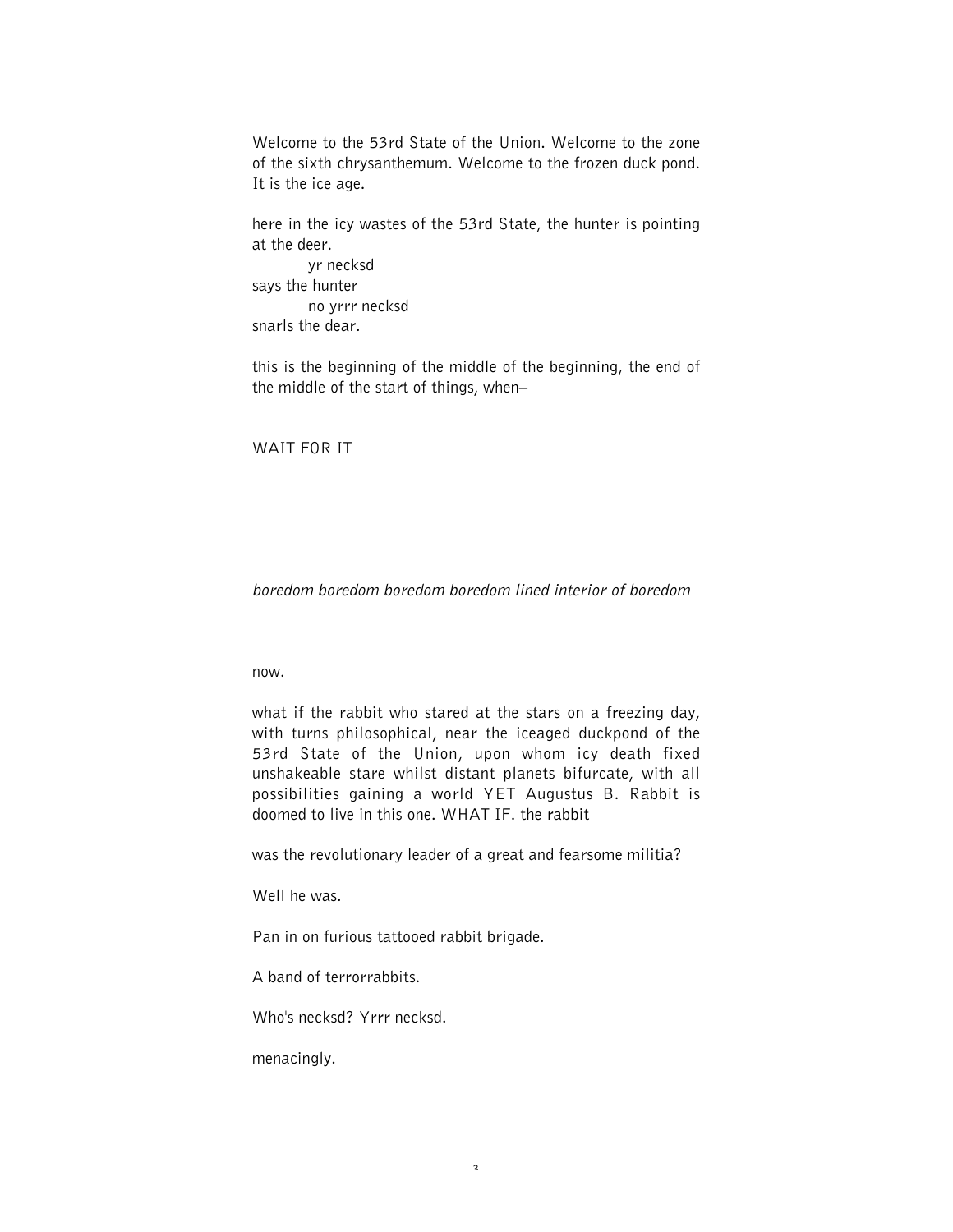Swarm of wild rabbits descends upon the city at twilight. It's one o clock in the morning. It's the frozen world.

#### It was a time of great destruggtion.

Nothing is left standing. Blood runs in the streets. A storm blows out of paradise and sweeps the vagabondits into the icy river.

#### brk ckckckckckckck. and then,

You think back, to the end of the middle of the beginning, to the origin of species. You flash, all in an instant. To the earliest future of categories, the first and smallest differentiation. You think back to the windmill fantasy. To the urisistible urphenomenon.

## The foxhounds will be eaten by the fox.

We are building cities we cannot live in. We have lost our alphabet and must learn to draw again. We have run over our own toes with tanks, and yet tippy tippy tip toe dancing refuses to die. Demands can't be met. They must be broken.

The white light got frozen. The lightyear calculator has a glitch.

These are times when hope is less robust, less like a balloon and more like a cigarette. The rabbit militia has eaten everything in this world.

"We know of the possibility of other worlds. But we are indissolubly bound to this one."

No one can think on their toes anymore. The end times can't seem to wrap it up and the middle times hang around eternally. Enter Sibyl Kempson from another dimension.

Sibyl Kempson rides across the land on her horse. She draws back a magnificent arrow and shoots a magnificent moon. On the way, the arrow skewers the ice age and so spring springs again. The arrow carries the ice age across the cosmonautical wasteland and lands fortyeightthousand lightyears away. The lightyear calculators curse Sibyl Kempson.

"Damn you, Kempson"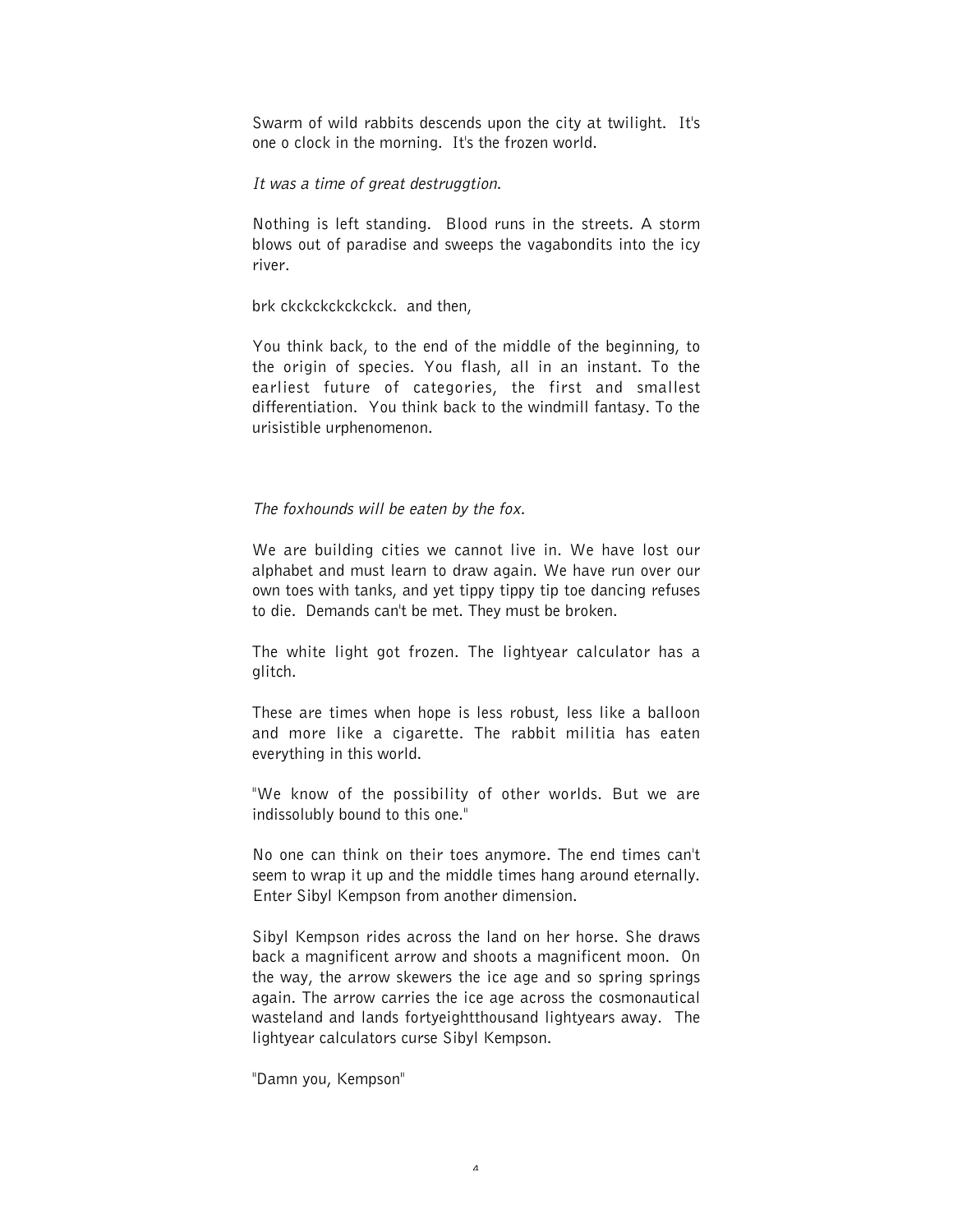And in the duckpond of the 53rd state of the union, masses of goslings quivering in the green rushes above a still and polleny pond whisper, Sibyl, Sibyl. In fifty three polyrhythms. Sibyl, Sibyl.

Her horse has led her here to the 53rd State of the Union. It is not far from Pennsylvania.

Meanwhile.

In the capital city, CAPITALISMUSVILLE, People in green buildings stare out of pink windows. Then they pull the shades. Dark things are happening in the duckponds on the edge of town.

(and a wailing chorus of cats went:)

mrrroaughhhh mrrrrrraugggghhhhhaw hawweighhaw hoorrrrmmmmrrrraugh

In this sorry place, goslings succumb to Typhoid Fever. Gosling mothers sneer across the cosmoplane at the universes where Typhoid Fever is a disease for trashcans, not goslings. An aluminum affliction.

This knowledge is torture.

Says gosling mom, mother of gosling mary. Typhoidal Mary Gosling swears by the stars above, but the stars sing ha. ha. ha la la.

Unfortunately, sound being even slower than light, we will have to wait quite a while before Mary the Typhoidal Goz registers a response.

WAIT FOR IT

boredom boredom boredom boredom lined interior of boredom

wait for it.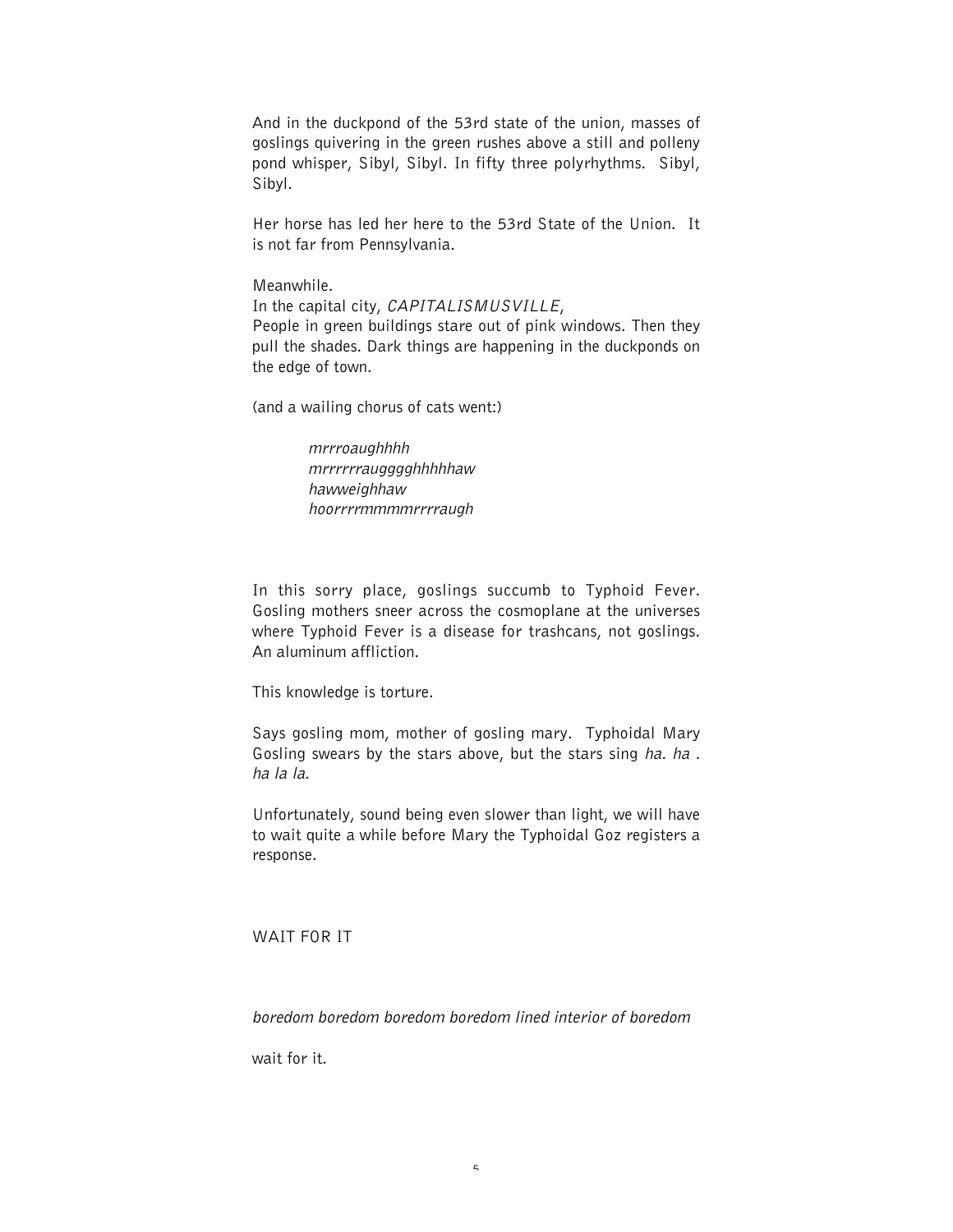Ten million, three hundred twenty nine thousand, four hundred eighty eight years later.

Sibyl is gone. The gosling has gone under. The music of the stars falls on the ears of dead things.

## COSMOPLANE WALL

I am a set of words. I am about to undergo a process of division. I will be taken apart according to possible recombinations. I am armed for change. I would like to display the ways I can be categorized. You will see that I have within myself rulers, legends, and conventions. I would like to offer instructions for a dance. I thank you ahead of time.

I am a set of words about to. I am undergo. taken apart I will be a process. of division categorized, according I am to possible to display recombinations, the ways I can be. You will see ahead of time. I would like legends and conventions armed for change. I would like to offer instructions for that I have within myself rulers a dance. I thank you.

arm categorized words according to nations comb the ways I display. possible like ed for change. of division apart. to be to I for am taken about time undergo legends and off conventions. of I would You that will see ahead. I myself rulers of a dance thank you. will I a process set. I am i re I am a can be would like to instruct, er, I have ions within I.

nations rulers thank you. possible like time off words for change set categorized according to process. to be to I for am about undergo legends and of division taken aparted vent con willions. would see my head of self. will I a. i re a I am that a a can to be would like instruct, er, I have ions within I. arm dance of I I I am You. comb the ways I display.

## END COSMOPLANE

I I miss the duck. like like cowboy wallwallpaper. like the snail dared point at at the deer

Augustus B Rabbit, revileutionary and militant B. rabbit is one of many many dead things sunk in the soggy bogs of the 53rd State.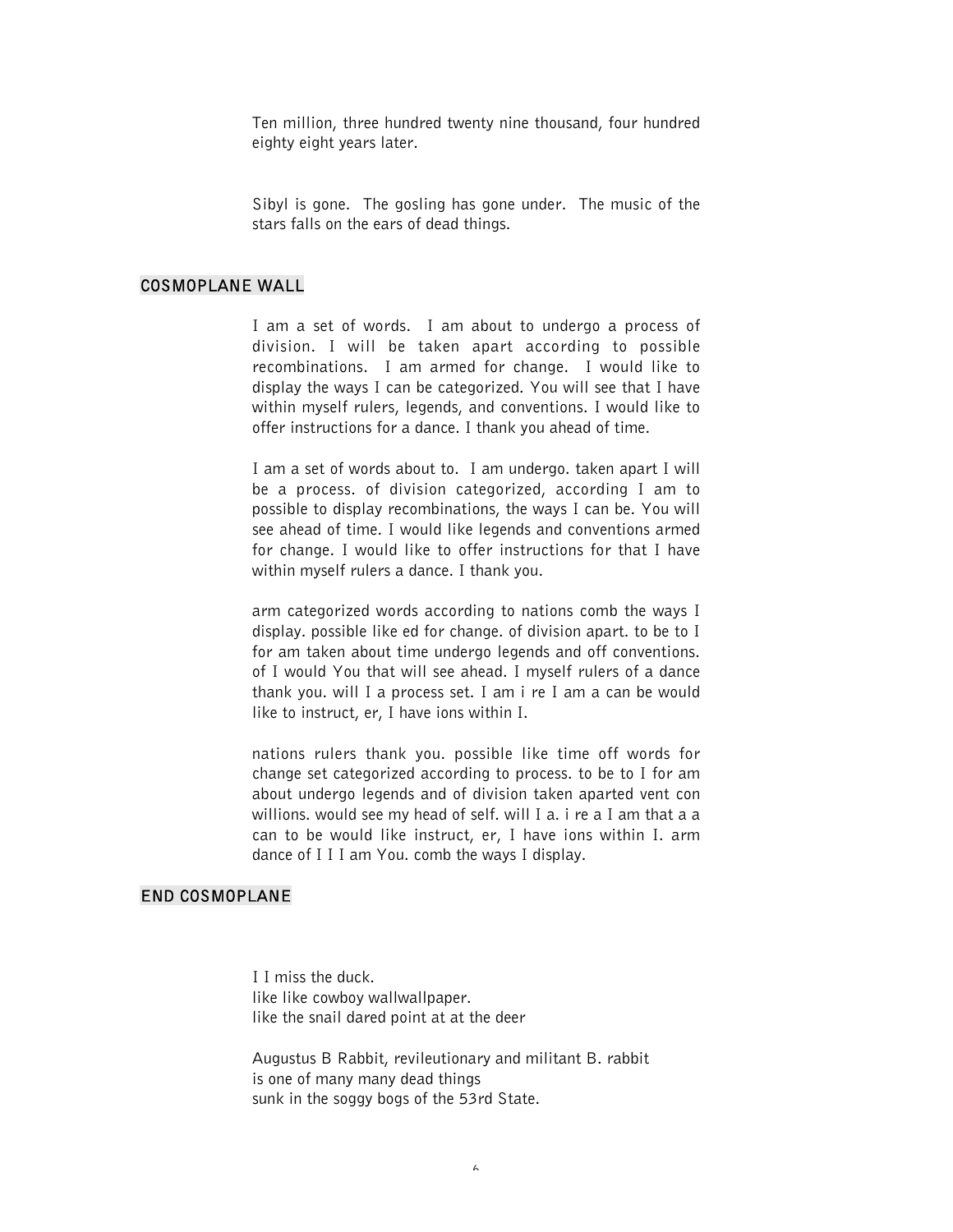What lies in the bottom in perfect preservation? Gentle smiles on the faces of dead things.

The ghosts of the smiling dead inhabit porcelain figurines and wooden headed dolls. They whisper to Laura Jones in the dark recesses of the library.

Recurrence.

This is how it is. The living are lost under the thought of the dead, it never ends. Round the bend, the rabbit militia descends again.

They prefer not to look. Every single inhabitant of the 53rd state is intensely paranoid. Typhoidal gosling Mary's haunted grave is sacked. "where's the fugging goldenegg?"

All the lights in the 53rd state of the Union are put out. It is the beginning of the calendar: a day of remembrance.

meanwhile, downriver from CAPITALISMUSVILLE, prince maximilian, "a visitor from another dimmation" gets off a small boat and asks to paint your portrait. you are flattered yet suspicious. you imagine terrible things. you make a bad face and prince max says

#### AH!

and takes many notes. while the lights come back on. while illumination leaves the sacred crockpots of the clerics. while rushes cease to quiver. while everyone becomes reassured about everything: barbequing and nonsense. tympani of blessed sensation.

all the journalists are asked to leave. a white nosed lady moves to the podium and speaks:

"NO LONGER will there be a philosophy of anything! Relief is the order of the day. Followed closely by eggs over easy. Cooing will prevail in dovecotes and the foxes will leave, embarrassed."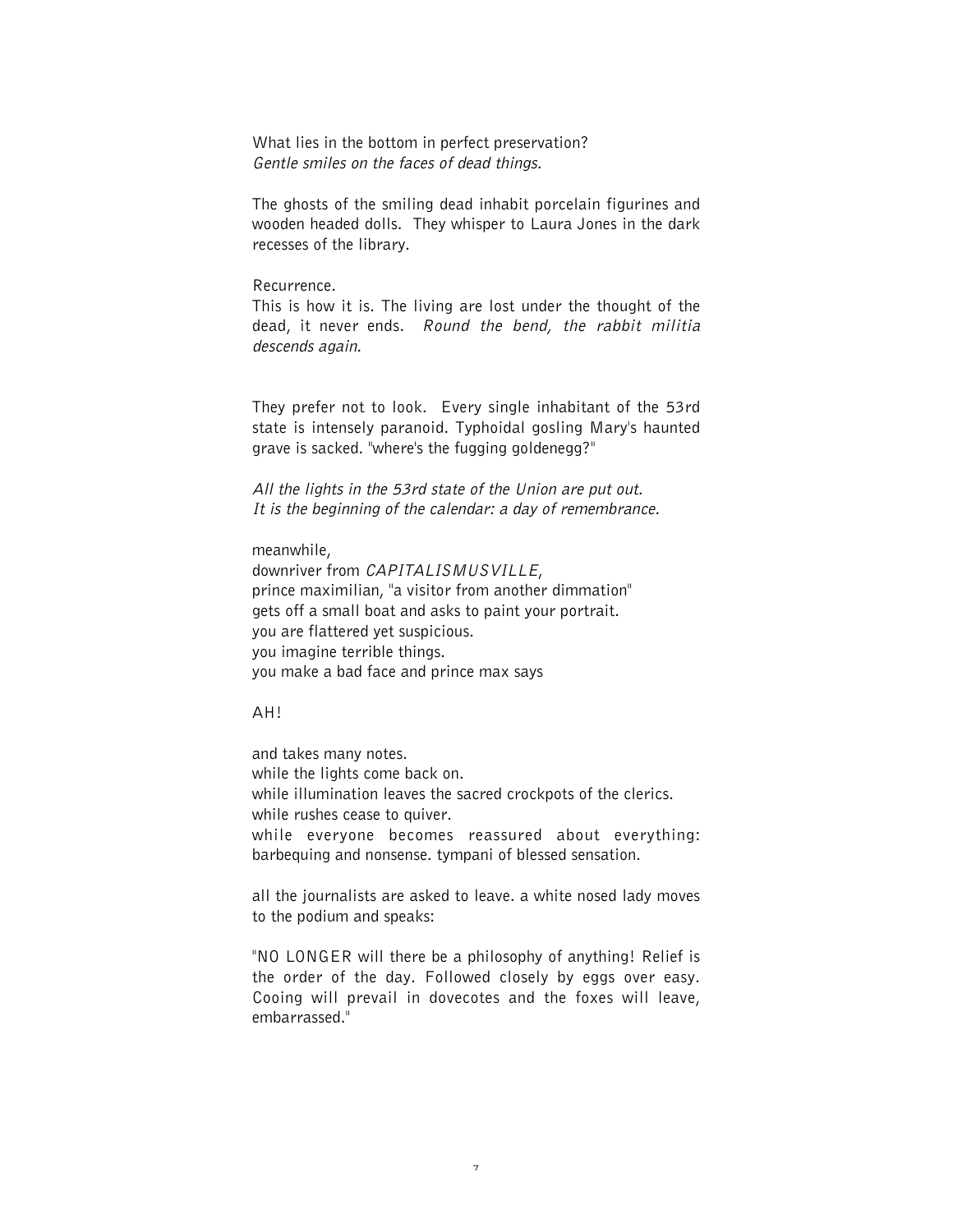Thank the nice lady for abolishing philosophy. Thank her white hair and white nose. But just before everyone can get home to write a nice thank you letter, the ghoulish horde of rabbits rears its ugly ugliness. Descends upon. Nothing is left alive. Her white nose and white fingers are wormfood. white hair is fishfood, white knees are dogfood, and the rabbits eat white liver, as rabbits are wont to. Never again will anybody mention philosophical abolitionism.

Sadly do the dead resume their stargazing in all corners of the 53rd State of the Union. They are searching for the distant planet, where ghoulish rabbit hordes, just at the moment of their descent, were eradicated by the introduction of red into the color scheme. If only we had waited! Mournful songs go on for a while now:

sing:

lalalaaaaa la la laaaaaa hoo hoo hooweie hoowee hoowaaoowaa hoo hoo hoooweeeaii hoooweeee ha laaaeeeo rimms ba ta laaalaaa hooweeee ta ta rrrrrrrrrrrrrrrrrrroom vvvvvvvvvvvvvvvvvvvvvvvnnnnoonnn paah

The revolutionary images are removed from the books. The end of the beginning is the end of all things. Red rabbits rebel. Ghouls go green. This equals the middle time. Equals the end of philosophy. This was dispatched by pigeon post. To the cabbage heads of state. And all the alms were taken back, for the meek had inherited a nice lakefront property. They tore each other's eyes out because they could no longer share.

Dare to say, this equals profound tiredness on the part of the gods of Ur. They abandon their posts. They thumb their noses at Gilgamesh and Ganesh. This equals the beginning of the time of division. Dawn is done and only darkness falls on dances.

(and division and multiplication)

and division and inflection.

(and inflection and bifurcation)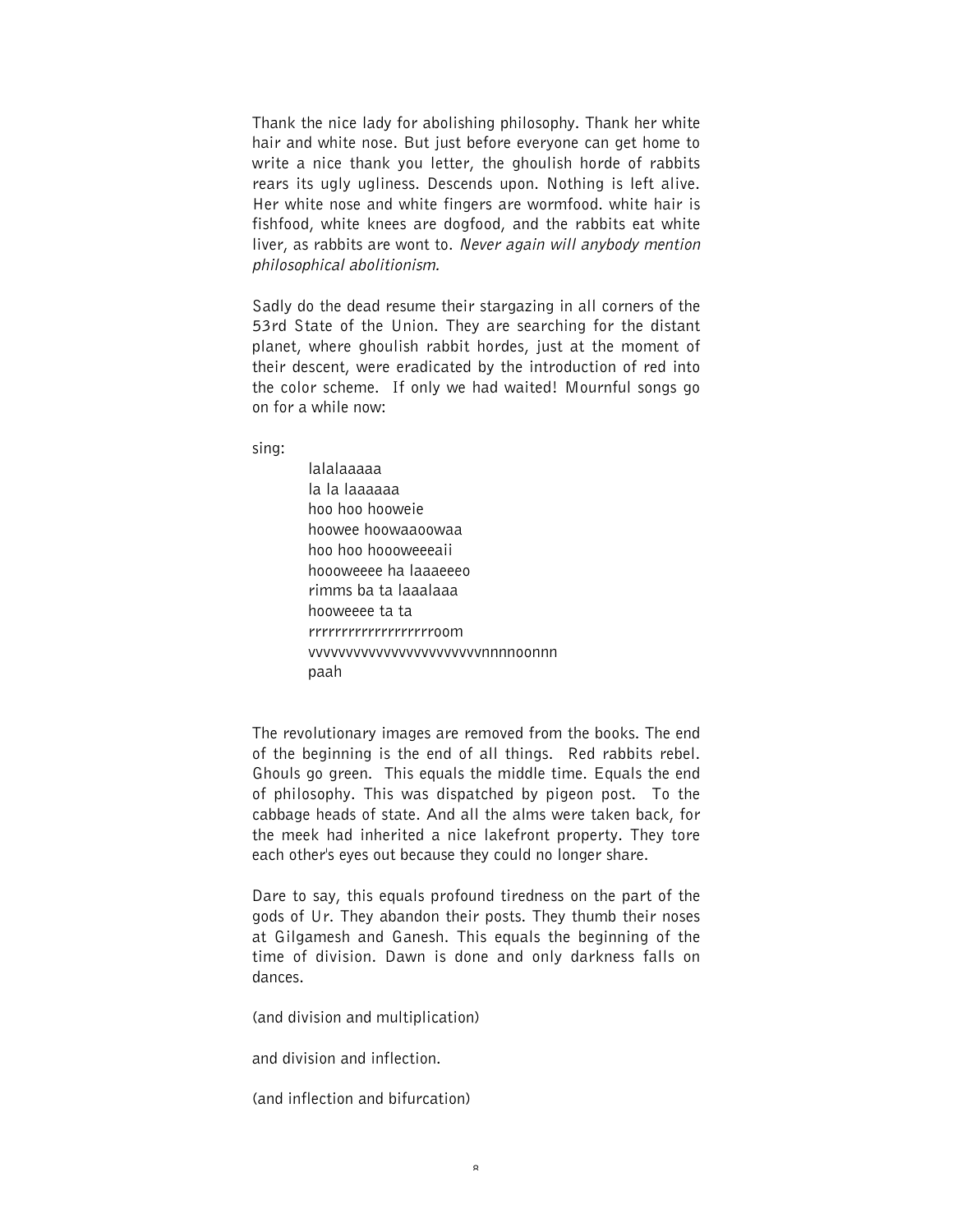Cosmicspliternity. In a yellow wood. In a darksome distant galaxy.

This knowledge is torture.

Traces of the moon lady were discovered frequently in the end of time. She had been throwing cheese, according to the ancient art of do-yu-ra. the ancient art of yrr necksd.

a new calendar is begun.

these are the times when hope is less robust. less like a cigarette and more like the surge of a minor vindication.

and all the lights in the 53rd State are snuffed out, which causes a rash of deaths by electrocution. the current is free and wild and lost to numbers.

in methodological alleatorical. aleatorellogory.

It is a possibility, you know. It is possible.

(Sneer, sneert, sneerjt, and every possible translation of sneert)

This is the end of wallpaper. All mapmaking is declared to be criminal. It is the beginning of an underground renaissance. The anti-bifurcationists become strong and for a while they are total!

THEY CHANT: Everything was always happening at once. Everything on top of everything which was on top of everything else.

In the cosmos, associations ring across distances. In the 53rd state they meet in the corner. Furniture obsession is epidemic. Angles, joints, and folds.

But what of the duck in the other dimmation? How goes his freedom there?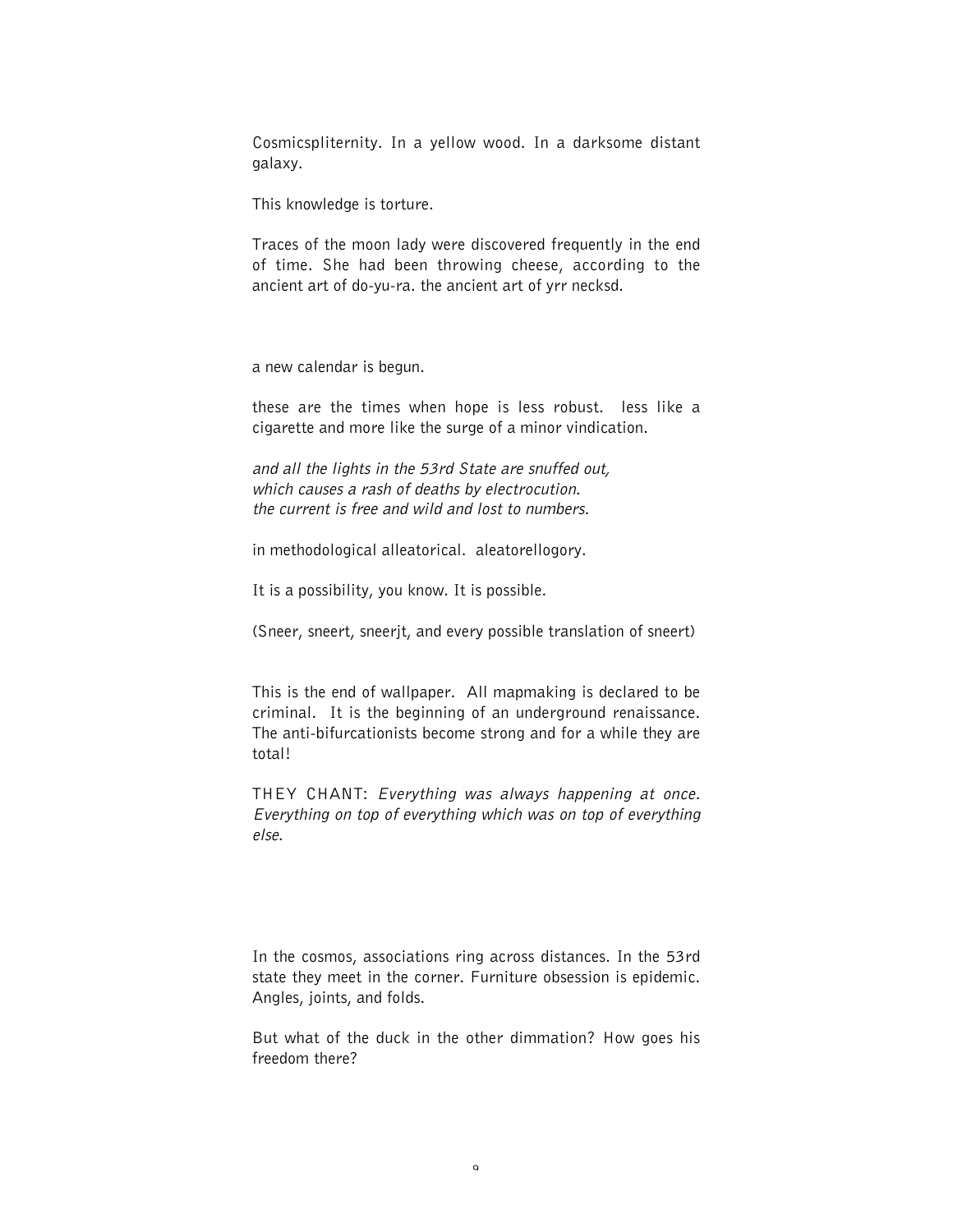He is haunted each Thursday. In endless recurrence. The shooting, gutting and stuffing plays on repeat in the basement archives of the cosmoverse.

Was something already known? "Preventatively as such we have locked it up and suffocated it."

To know, but never to travel to. To imagine, but never to reach.

sing:

la la la la la laa laa la la la la la la laa laa laaaa

But freedom was gone. Things felt calculated: already known, already dead. Big bad boar is not enough. Badness not near enough. bigness not upon us. The boar runs through the otherworld and commingles with pitbulls.

And nothing was erefull. Everything was awefull. And what came before came again.

condemned.

Such sad stories are everywhere wrapped up in brown paper. They are declared unconstitutional by the legislature. They are requested to leave. Tenderfaced lady throws cheese. across space. She hurtles it through combo amps and into secret places. She hurtles it without a trace.

## COSMOPLANE WALL

acding cor to process. nations rulers forthank you. possible change set. ized categor! like time off words o be o. t I. for am undergo . abo leg ut ends and of vision taken par wouldd I vent conated willions . see my head elf . of s. LL I a. i re a I am that a a can to be would like instruct, er, You wit. I have ions within I. dance of. arm comb the I dis. am I . I I. playways.

dac or cessing c to pro. hav sible changee posset. ized categorke! timlie off words. o be o. t I. for. am rullegabo undergo endsut of ion vistaken paro wuldd I vent conated ers willions . seemy head elf of S. Lial. i re a I amthat a a can to be would like instruct, er, wit. I ions within I. of. barm com the I dis/dan wam I . pli I. ay say: nations thank you for you dance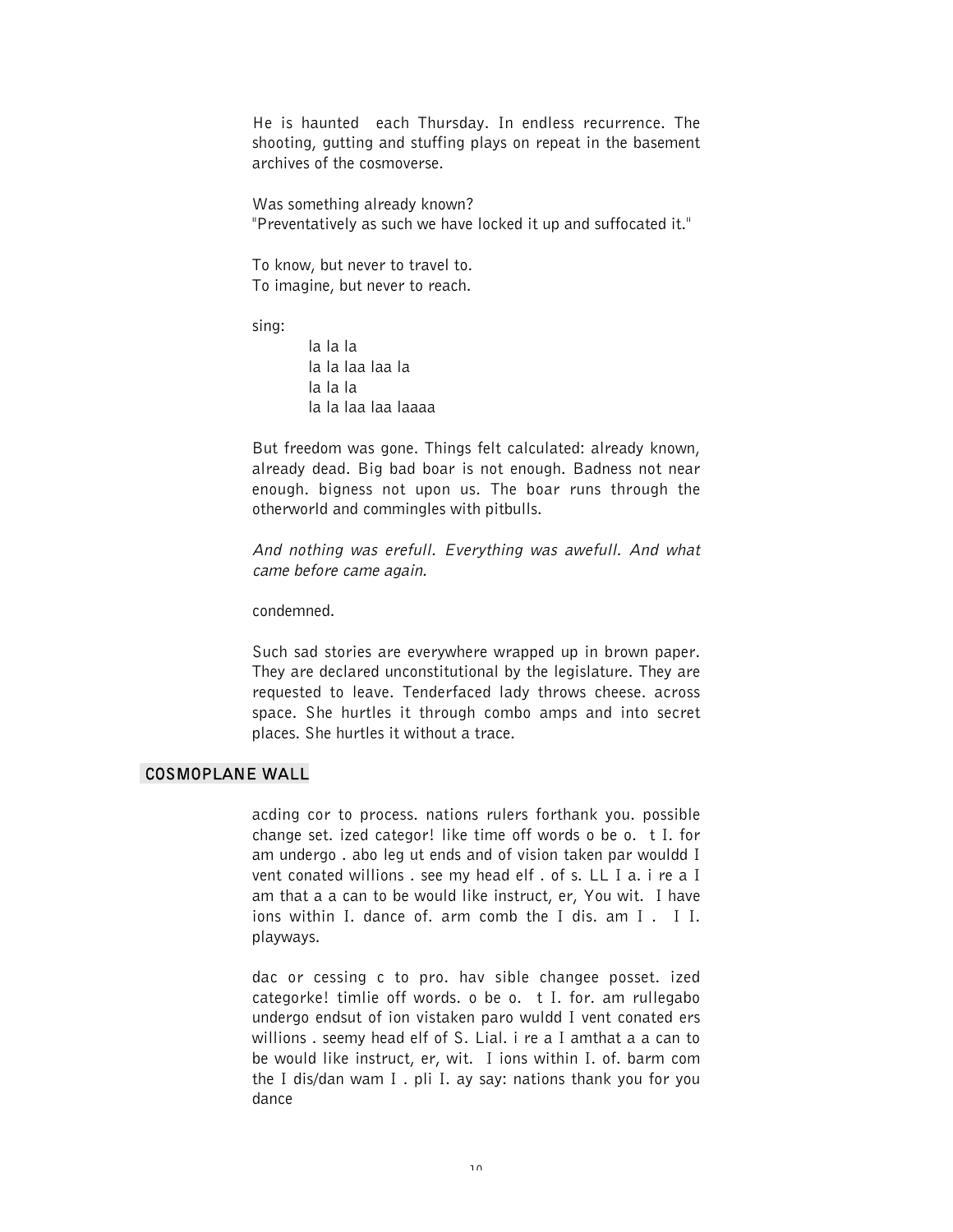## END COSMOPLANE

things become self aware and it is bad.

your many layered company offends me.

the caucus of ghost deer has grown cynical.

everything becomes objectionable.

This is a tour of the musical planet. Where plays meticulous antibacterial cheese music. Green cars of cheerfulness occupy a hotel with no doors. A survey is taken of man-made lakes, crossbows and demolition derbies.

In the future, all things will have been distasteful already. This is a great relief. The 51st and 52nd were printed wrong. Then they were voided. There was a terrorrible war which blew things apart. Which severed the moment so to speak. that was when indivisibility whent out the whindow. the beginning of the time of differentiation.

that was the era of wallpaper. this is the era of skypaper. there are programs that allow this. there are ways to. when trains were swappable. then you won't have to do it.

schooling is done forever. so are smart people, and social commentary.

this is why it can be said to be a benevolent dream time of ringing bells.

O the ghosts are boasting of terrible things laid low in tannin and how they laid them there themselves.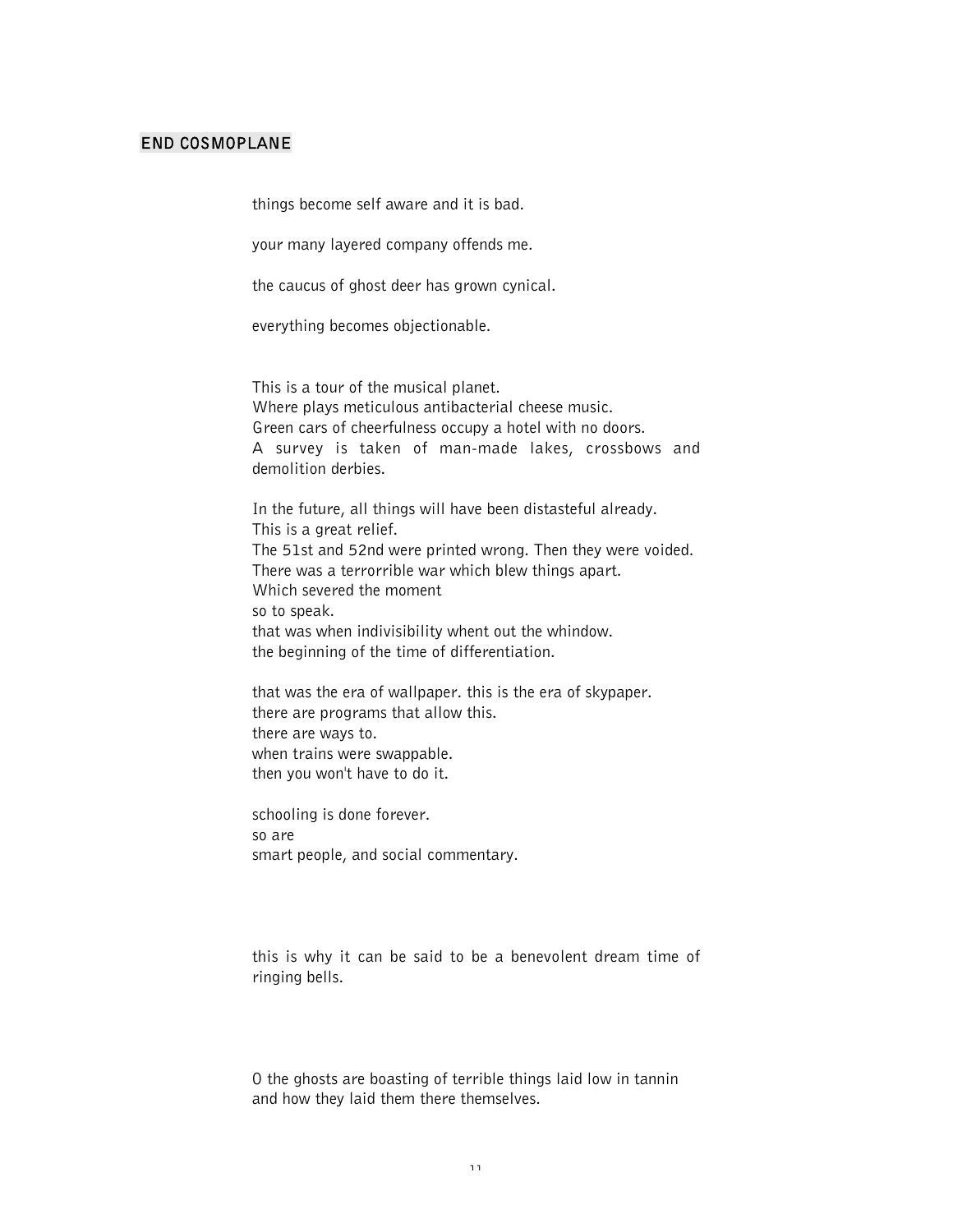"with our bare hands, yar."

menacingly

ringtones on static make everything strange again bottomy dreamtimes.

sing:

Yu aare a gull. and also a gull's goat. and in the gulls throat is a bull and in the bull's nose is more time than anyone ever did know what to do with so everyone sneezes and everything freezes and gulls without kneeses are are falling from treeses

It's getting that way. yrr necksd. twitches, whimpers. in green buildings with pink windows. under quilted blankets. twitches, whimpers. after a lot of slow crushing and inwardness, twitches, whimpers young arsonists denounce fire. there is no hope leftunless we can get back to the benevolent dreamtime of ringing bells.

Dream time. Is about furniture, you see. It is about joindering and dovetailing and the corner.

Unspeakable things are broadcast loudly. Car alarms inspire great ballads of only one chord. You know it right? It was terrible. We left.

Martial law is declared in the 53rd state of the union. 53rders quiver behind green buildings, and in the farmhouse near the duckpond:

I am so scared, yknow. am so so scared yknow.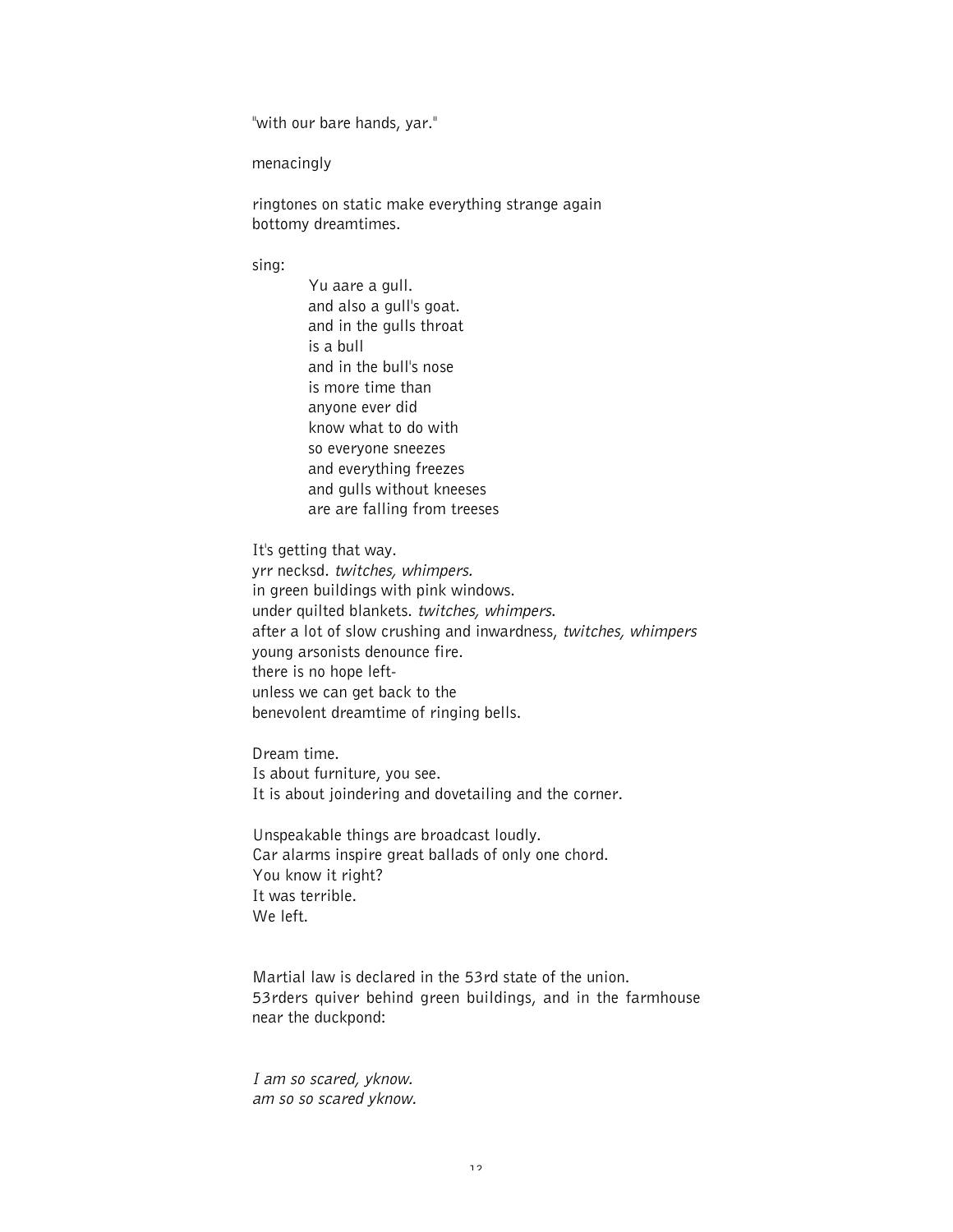Nature dreams the 53rd state. The 53rd State rebels and shoots nature in the arse.

Then in the necksd.

Deers bell. They harbour. Then they hind. Nothing is outlawed. I will abandon you.

Everything will give way to the greatness to come. Prince Maximilian will want to paint your portrait. You will make a terrible face: You will be so ugly.

Prince Max's second voyage takes him upriver of capitalismusville. nothing overheard is overhead anymore. All is down below, down lower than low. Many of them are shocked. Prince Max couldn't think about anything else he could be doing. His trusted advisor however:

I'm OUTTA HERE. aiight.

Prince Max: From now on I'm on my own. Prince Max: I'm not qualified. Prince Max: I'm totally crazy. I was excessed. In providence. Prince Max is totally depressed. From now on, I will stay here. In the 53rd State of the Union. I will live in the marshlands. I will cherish the green and pink city in the distance. I will see the cosmoplane light itself up each night.

Nature dreams itself to save itself from truancy, delinquency, and pregnancy.

Chemistry, without training or anesthesia, rebels.

Prince Max puts his hands on his ears and dreams Sibyl.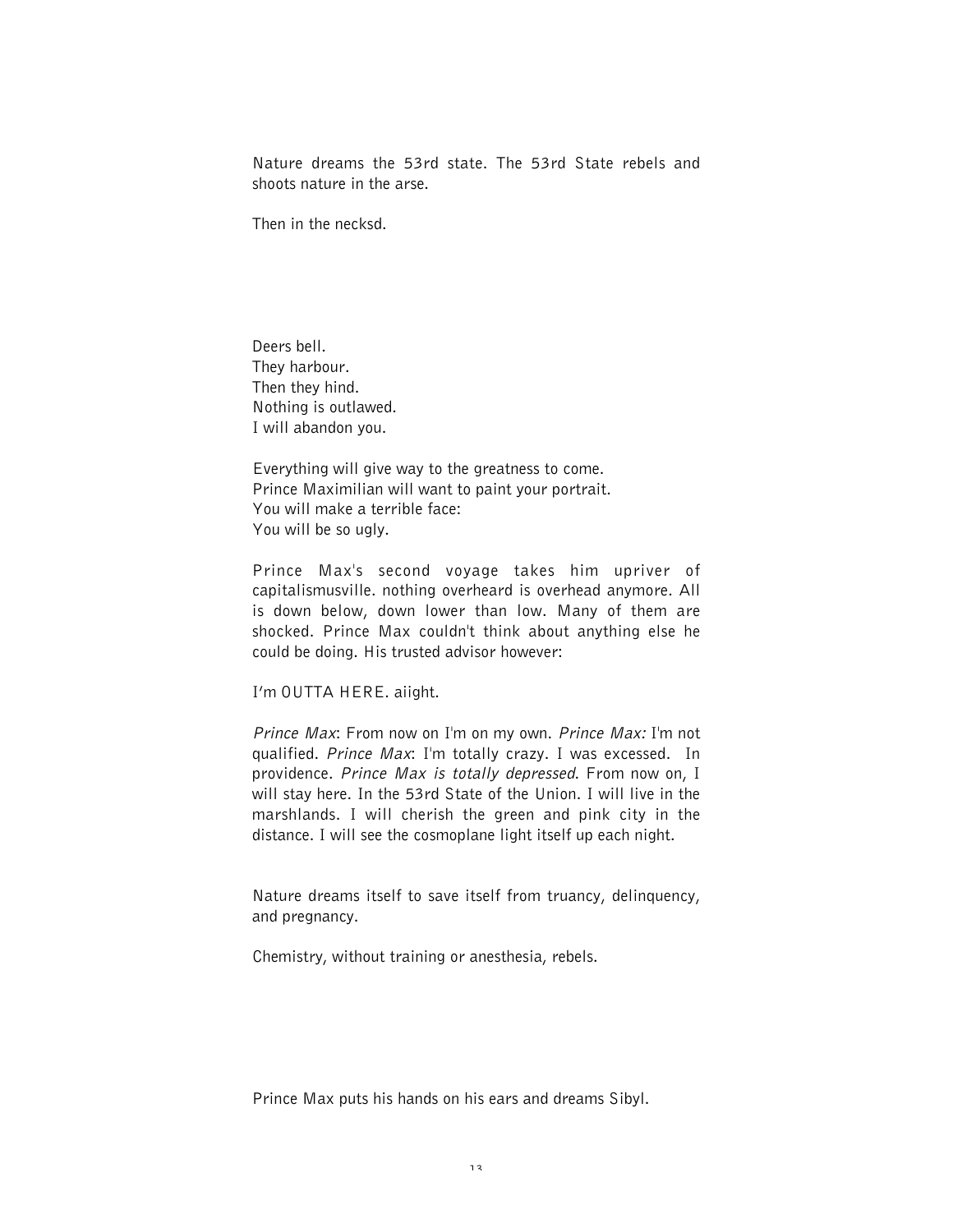She is riding across the land. On her horse. Everything passes out of his mind.

Yet immediately passes back in. There is not going to be change, Max. There will be even less sympathy. Have you considered this, Max?

instead of doing it all, he does none of it.

Hair grows in bad places. Quivery reeds cease to quiver. Delicate stories cease to matter. There was no narrative. They left. Bang bang bang like the ten little indians.

"drop dead."

"I can't."

The abovementioned circumstances taken into consideration, one should suppose that Prince Max would undergo a radical reorientation. He was afraid of thunder and dogs. The dogs were afraid of lightning and the lightning only wanted to be loved. "Knowing is touching" it said as it struck the tree.

Max gets a pet raven. He gives up painting. He writes novels. He eats them for breakfast. Only an eyeball lurks in his eye. His perception is foggy. He lacks authority. He is not punk rock. The raven deserts him. He never had a dog. He is so ugly. He has no pigment to paint with. He has no Indians to dance with. He lost the cabinet. He lost the election, the bones and the feathers. This is the moment that is furthest from awakening.

In his despair he joins the menacing queue. And waits.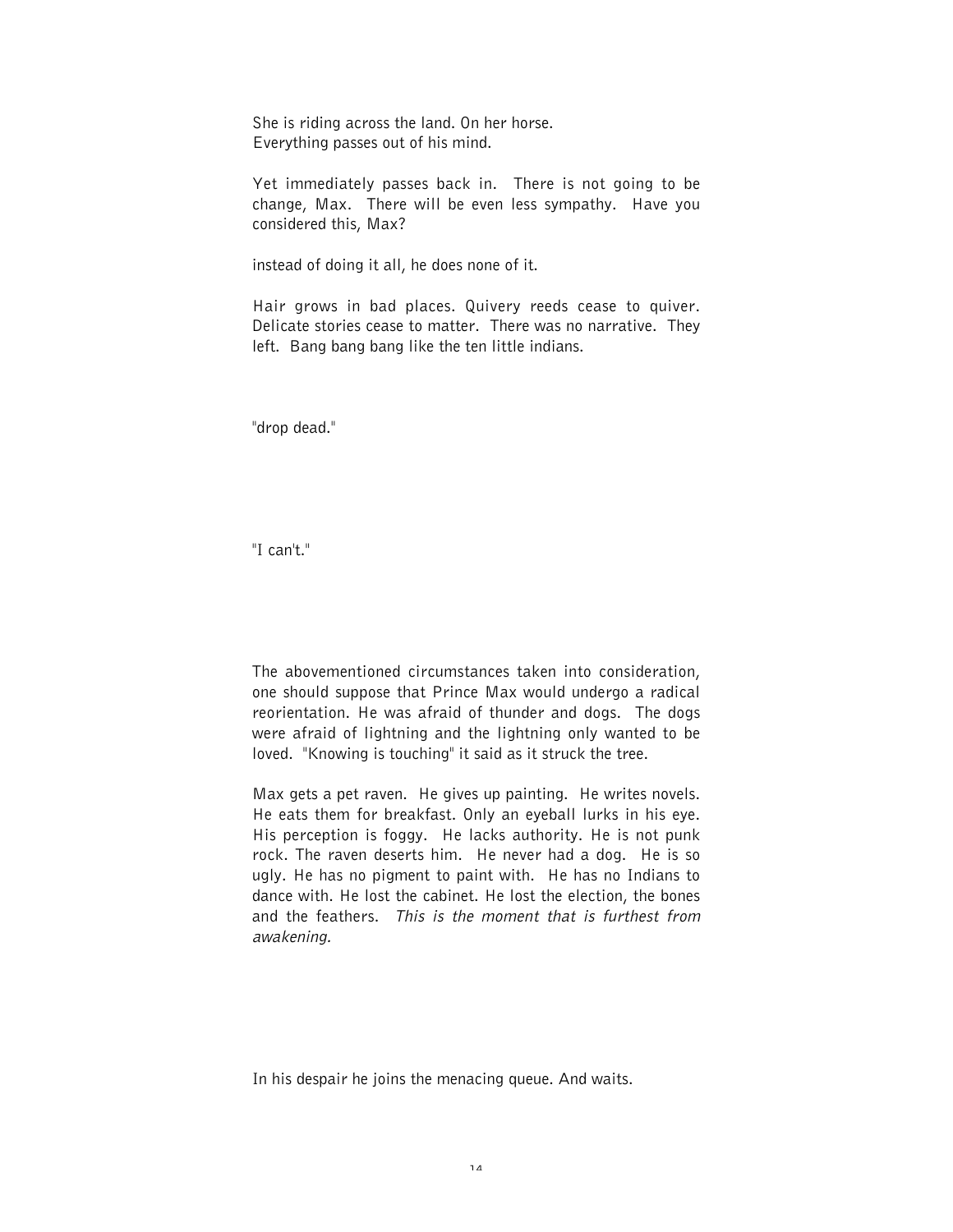boredom boredom boredom boredom lined interior of boredom. boredom boredom boredom boredom lined interior of boredom boredom boredom boredom boredom lined interior of boredom boredom boredom boredom boredom lined interior of boredom

this is the queue

It's glorified. It's pacified. It's one by one the same meted advance: left then right. left then right. in equal measure. steady, unfaltering.

max faints in horror and falls from the line.

High above the queue, goslings quiver in the afterlife. Quiver endlessly in the afterlife of things. Green grow the rushes. Rushes blow. Marshes stretch from city limit to state line. If you have ever stepped in a bog you will understand -- the terror. Rushes blow. Goslings quiver. And stare out at the cosmoverse awaiting. . . anything.

Prince Max dreams nature to escape from himself. Nature betrays Prince Max and shoots him in the arse with a finely sharpened reed.

My point is, you're never ready.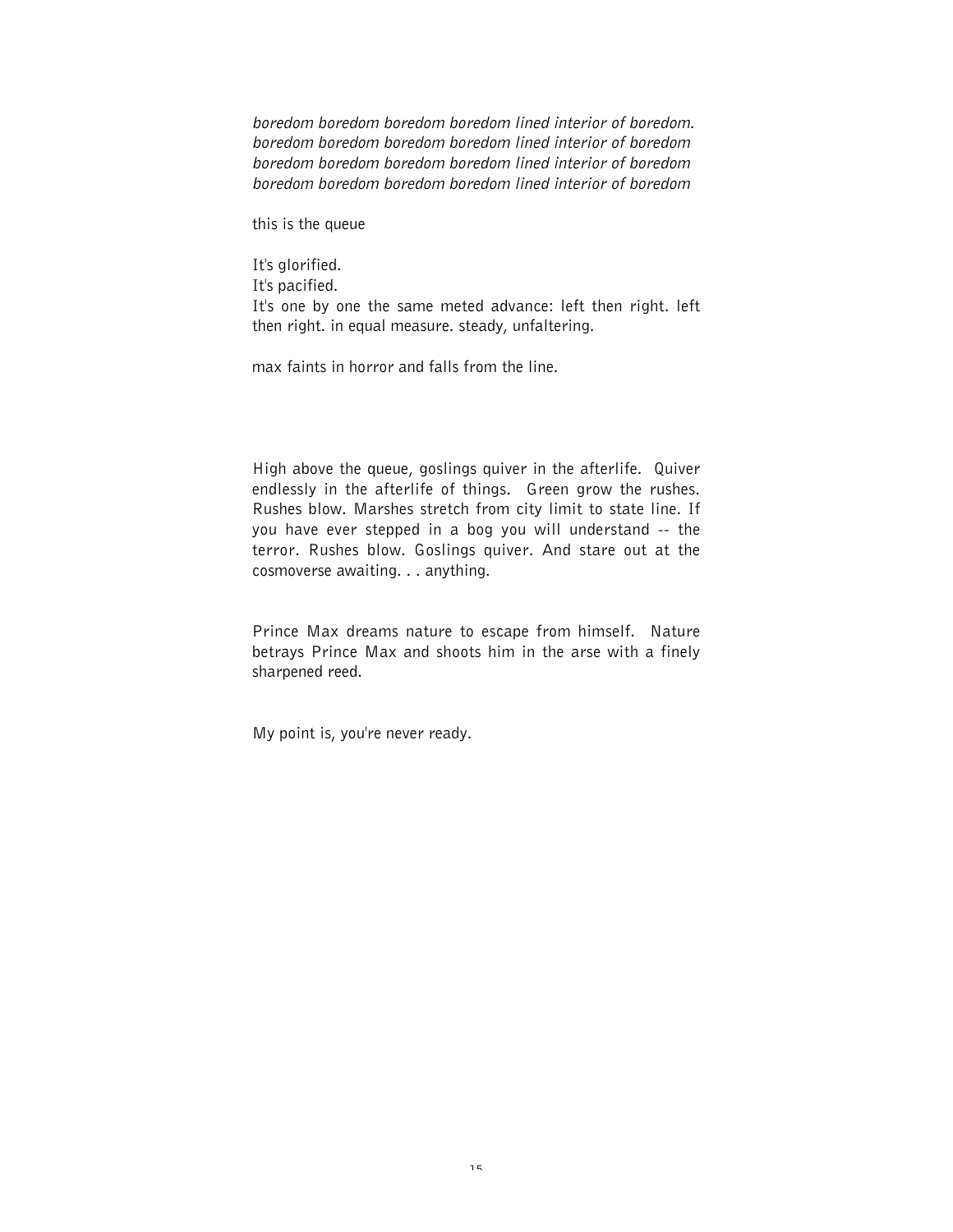Time passes quickly too.

Thank the other dimensions for having left you in misery.

Oh every possibility is alive and impregnated.

Deers bell and harbour.

in the capital city, CAPITALISMUSVILLE phantasms slow dance.

I have a dream. Of the 53rd State of the Union. The buildings are green and the lights are pink. In the outskirts of the city, hunters prowl, and shoot things.

You feel the burden of tradition lifted. This is the ice age. It is tremendously hot. This is the age of molten lava. This is the age of magma piles. This is the age of shingles. The young are afflicted and the old laugh their asses off. Then the music stops.

Only snails could love a city. Only goslings could quiver in the rush. Only pollen floats. Only the tree snows Only the mountain is buried. Only the hunters menace the outskirts. Only the distant field is missing My only dream is to be a retired librarian. My only dream is to have finished everything. It couldn't be that bad. It couldn't be a black hole It couldn't be a big bad boar.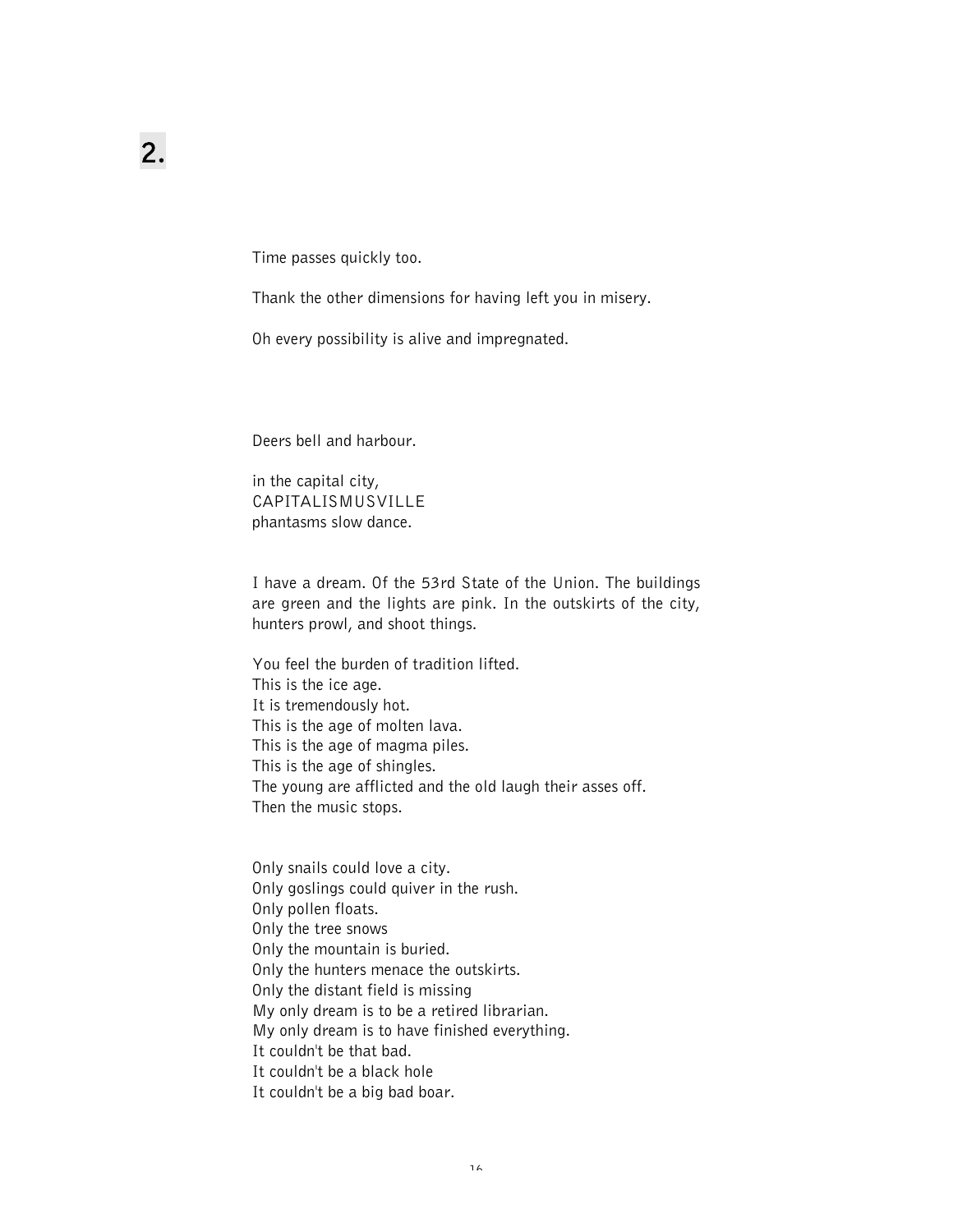It couldn't be in Norway, Florida, or New York City.

Hello to you, my friends, in Norway: you know who you are.

Such sad stories are wrapped up in brown paper and syllables.

## COSMOPLANE WALL

sing ordac av esc toc pro. shible changee posset. off wuldd. ized categorke! timlie words. o be o. t I. for. am rullegabo derungo endsut of akenvist paro I vent conated ers willions . comseemy headsof elf. ion Libal. reiaiam t can a o e o a wuld ikelisn truct, er, wit. I ions within I. of. I barm eth disdan wam I . thaplit I. ay say: nations thank you for you dance

## END COSMOPLANE

citywall. windowseen. windowzoom one. nursemaid and nursed. "I have to go back to my house."

A terrible sense of unfamiliarity. As if the universe bifurcated and she was accidentally slid off "into the wrong one."

longtime is unforgiving. She packs a suitcase to go home with. To that other house from before the forking road. Windowshades pulled in unfamiliar homes. In windows throughout the city.

Here's not here. Track backwards to go home. Tracking back to known.

Step slower. Houses go in rows Fires in drums Skywards in backwards All in a boil In the wrong kitchen.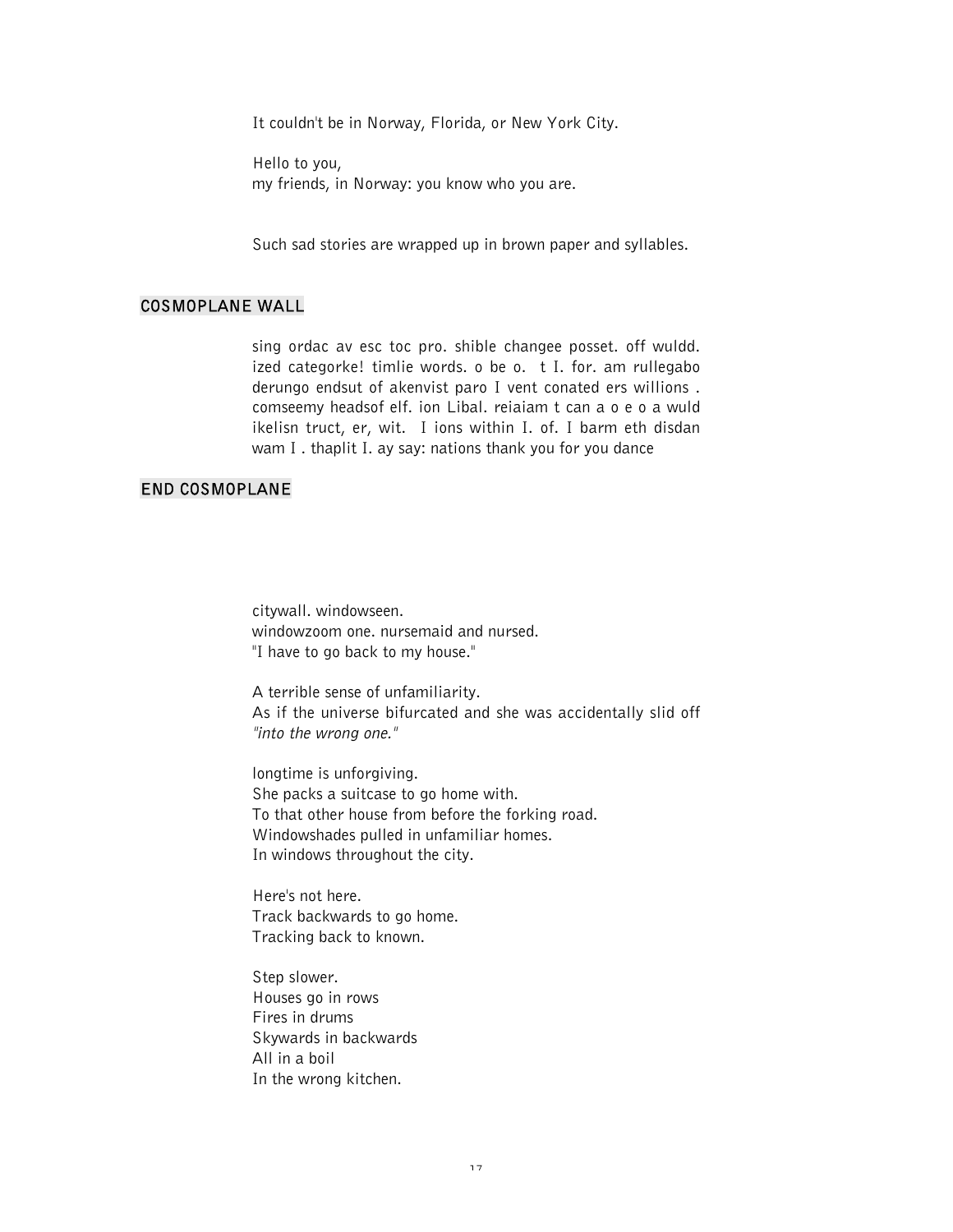in recession and regression. in greyhouses folded up in greenhouses

here's not here 's not here. here's not here. not here. 's not here.

We have to save the prisoners of the old dimentium They will lead us home.

The elders of the 53rd state dig up the buried china, the doll heads, and the room keys.

cunning o. the rushes grow.

our dreems. of our dreems. play themselves out down a one-way street.

but happy things sing welcome back.

> heaadsof elf ions. sing ordac happy heaadsof elf ions. sing ordac heaadsof elf ions. sing ordac happy heaadsof elf ions. sing ordac

heads in pods. endless hours.

I am a secret summertime hunter. I am a cunning collector. An enraptor of things. a day a day. I'd imagine ether planets other. a faroffity I'd imagine, or psychostance. or distology.

rabbitology. duckitty dog. totemic molification white over the orange box and nothing but dogstink allaround

return to old haunts a feast I'll face again.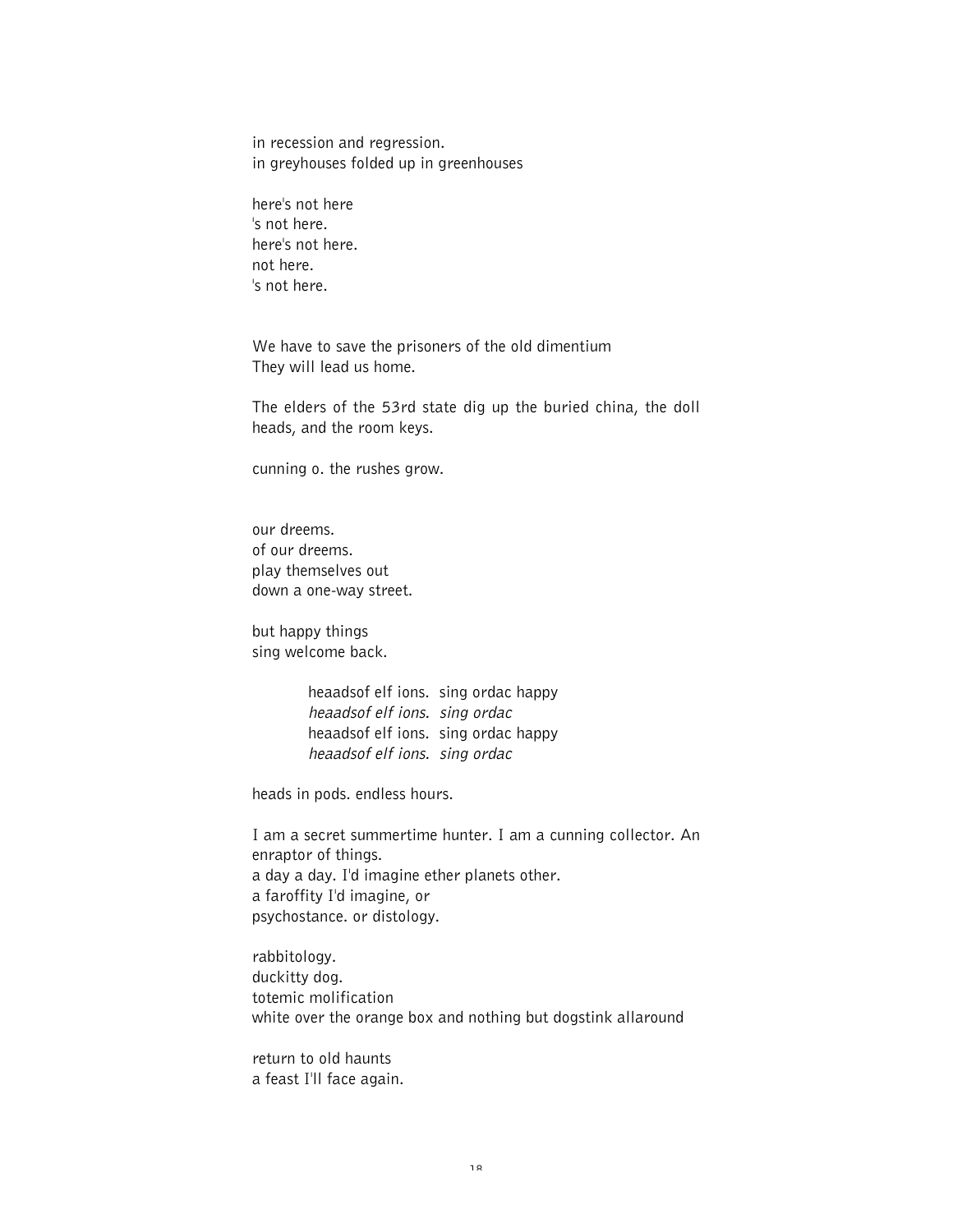oh sweet soy oh duck sauce oh bird flu

sing bang! the duck is down.

diminution of duck faculties a duck sauce of ducksong. death done. duck and gone.

oh sing praise for things we already understand and thank god for them and never leave us, don't, please!

sing ducksong. to duckgod of thunderquacks.

then the mirror will discourse on itself:

## COSMOPLANE WALL

will dance cooomseeemys heaadsof elf ions. sing ordac av esc toc pro. shchibleee an po sset. off wuldd. ized categorke! timlie wor d. be. t i. forg. rull gabo deru mngo e n dsut fakenvisto paro aeo reiaamo ve iint conated ers.. ized ion Libal ions. t c aan wuld ike lisn truc, ert, wit. I within I. of. I barm the disdan wam I . thaplit I. ay say: nat thank ions for you you

## END COSMOPLANE

It was the beginning and also the end. it was shamefaced and wrong.

A mighty conflict comes. DIS Versus DRUID. There is to be no ending. No finality or assignation. No confirmation or condemnation.

But image drifts of druidic duality. Only here and there. And always will there be here and there But you will be endlessly here.

To know, but never to travel to. To imagine, but never to reach.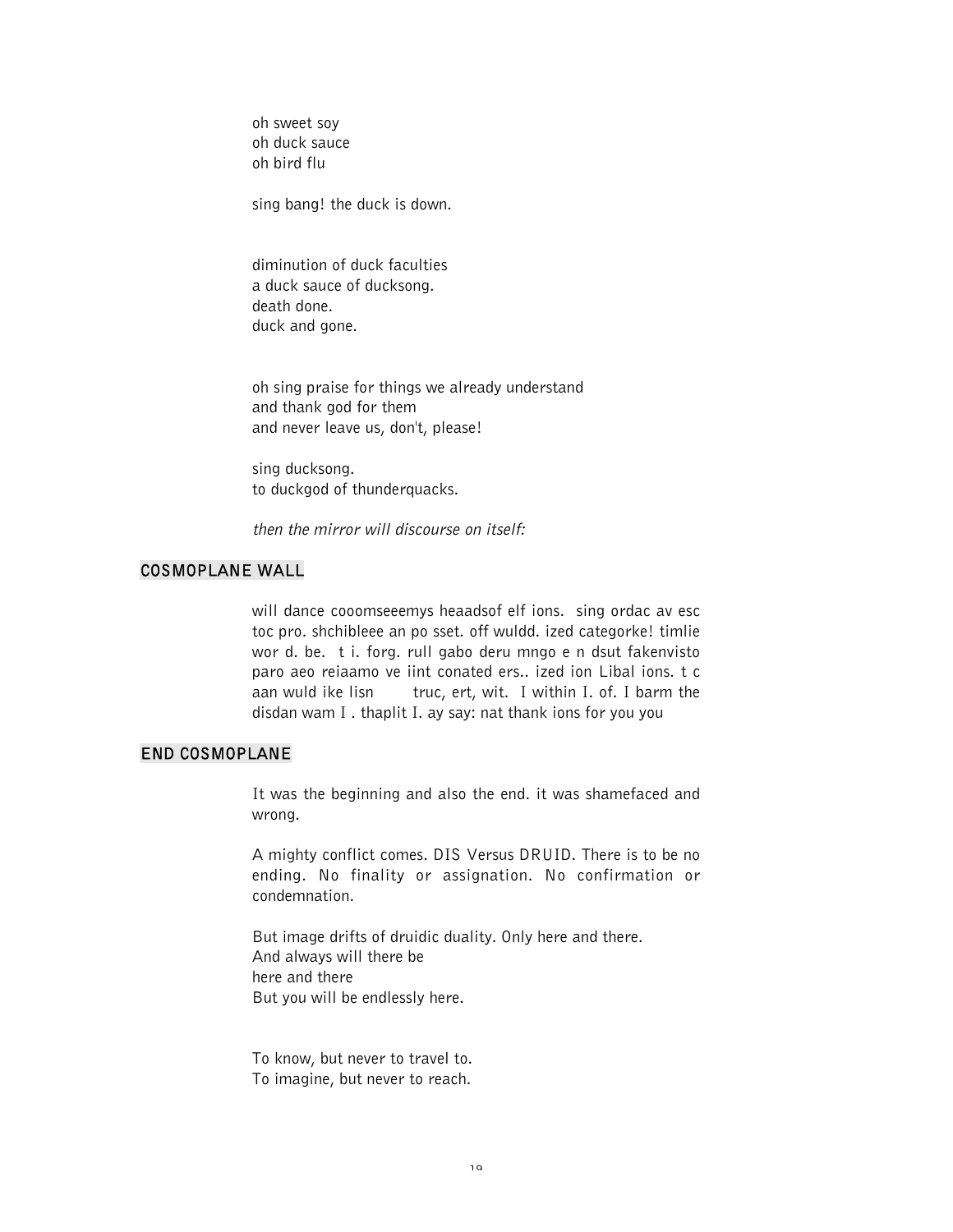send signals to other dimmations.

Goslings quiver. They stare across the cosmoplane. Goslings quiver. They stare across the cosmoplane.

The lightyear calculators drink plum wine and ridicule living things one by one.

Enter Sibyl Kempson from another dimension. She is exhausted from all this entering. She longs for latin abstractitude. But never tires. In duty. She rides across the land on her horse. She hears things. She shoots moons which are many. Too much bifurcating. Too much pluraliversing. Snow accumulates on quiet places. No one walks alone tonight. No dog barks alone tonight. No changeling has an inkling. No futures clasp hands. There are warm places to be gotten to. People are having visions of the 58th state. They are jumping ahead. There are mysterious holes in the order of things.

We are in the desert. As you can see.

don't forget the rabbits.

"I don't mean to cast stones and all but"

don't forget the rabbits

"abruptly the ground gave way and"

don't forget the rabbits

"everyone above fell below into"

don't forget the rabbits

"THE WARREN"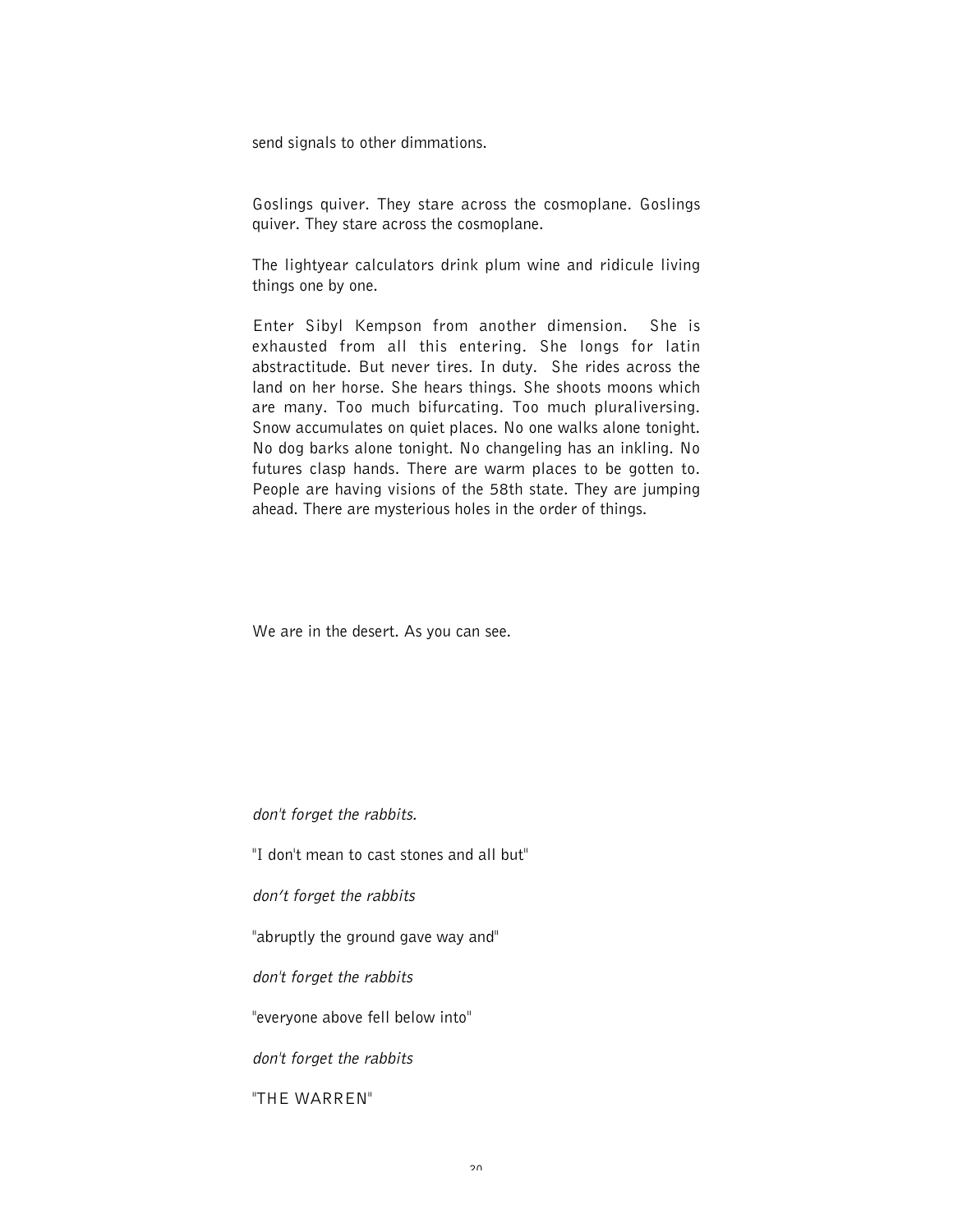don't forget the rabbits

"penetrated the deep dark labyrinth."

don't forget the rabbits

"rabbitspliternity. trails and hollows."

don't forget the rabbits

"bifurcating and endless down."

don't forget the rabbits

"they tore everybody's heads off."

foil, foil, foil and trouble. headlessness and headlessness

The door is wide open. Creation was never so constant as this. Nor had it ever worn such a beautiful pink coat.

Some place back in memory, a snail points to a dog who is pointing at the sky in which a bird is headed towards a deer that is pointing at a hunter what is pointing at a rabbit. The rabbit rises up and screams a death curdling gut wringling howl as such did never once come from a rabbit (since the day the prehistoric dinos stepped on all of them). a curdling scream.

so it was that the mighty horde was called into existence. and the hunter became headless and everything explained

still, skeptics sneer at simple solutions and unwrap everything that had been neatly wrapped.

a new calendar. marks a day of holy unwrapping. celebrate in chrysanthemum square. six ritual times.

1,2,3,4,5,6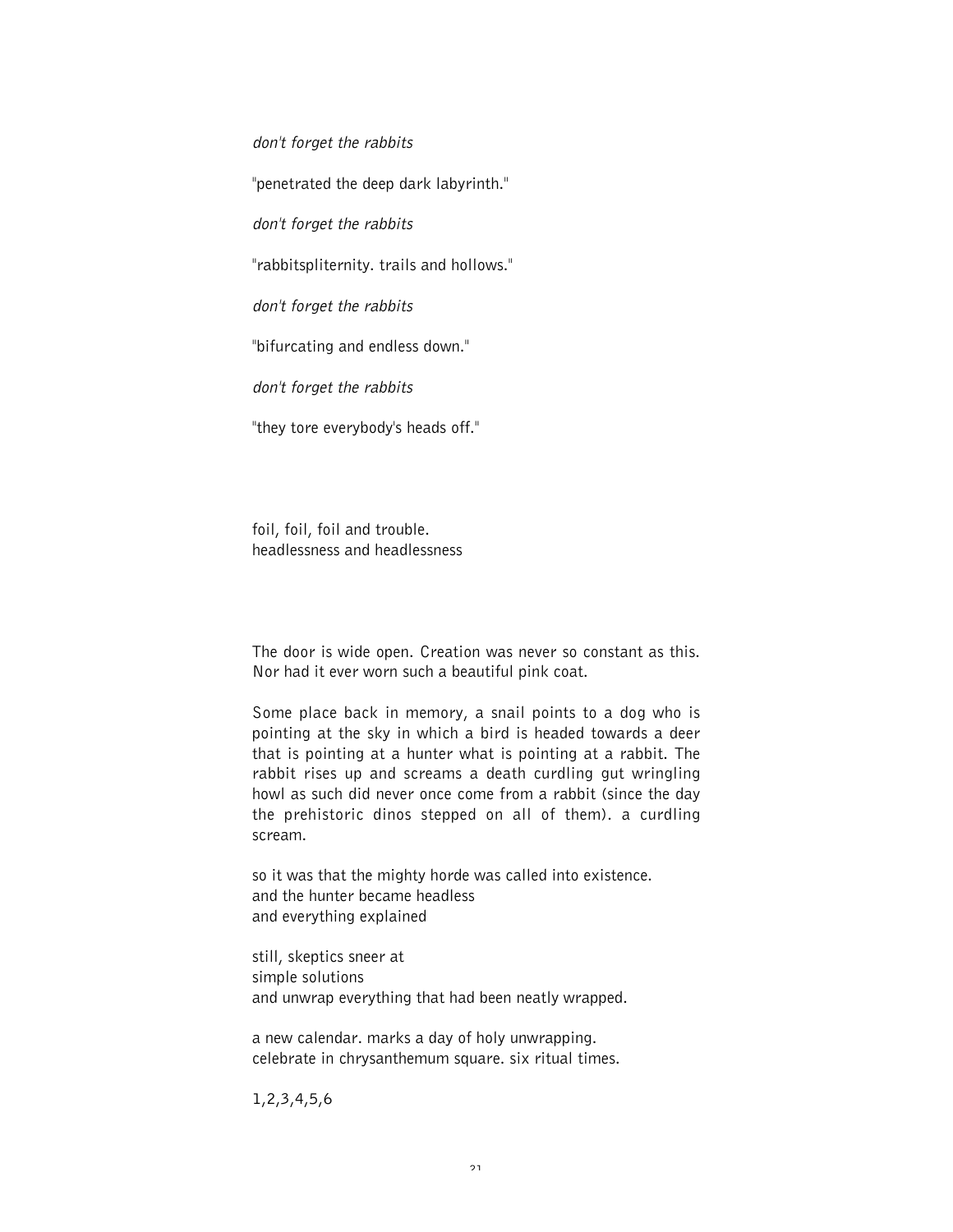# 3.

#### // indicates the beginning of the following line

streaming // and differentiation. bicycle and mandolin. // blueshit and texas garbage sack and straddling. // country rock and birding lamppost and bookkeeper. 48th and // 22nd fear and tin foil apothecary // and cigarette clover and after. play zither xylophone yentl veracity wolvering ethical breakdown. silence at last. wolvering ethical breakdown. triumph at // last. play arthur boring // caroline down eerie freezers (green horned // interiors) silence at last. silence at last. in one of many // worlds. gnarled // humperdinck insidious jesuits karlov leskov manifold // nuisance like fifty three. like none // at all. noisome operating // pullmanist

wherein anthropologists head the // states by dissolving them.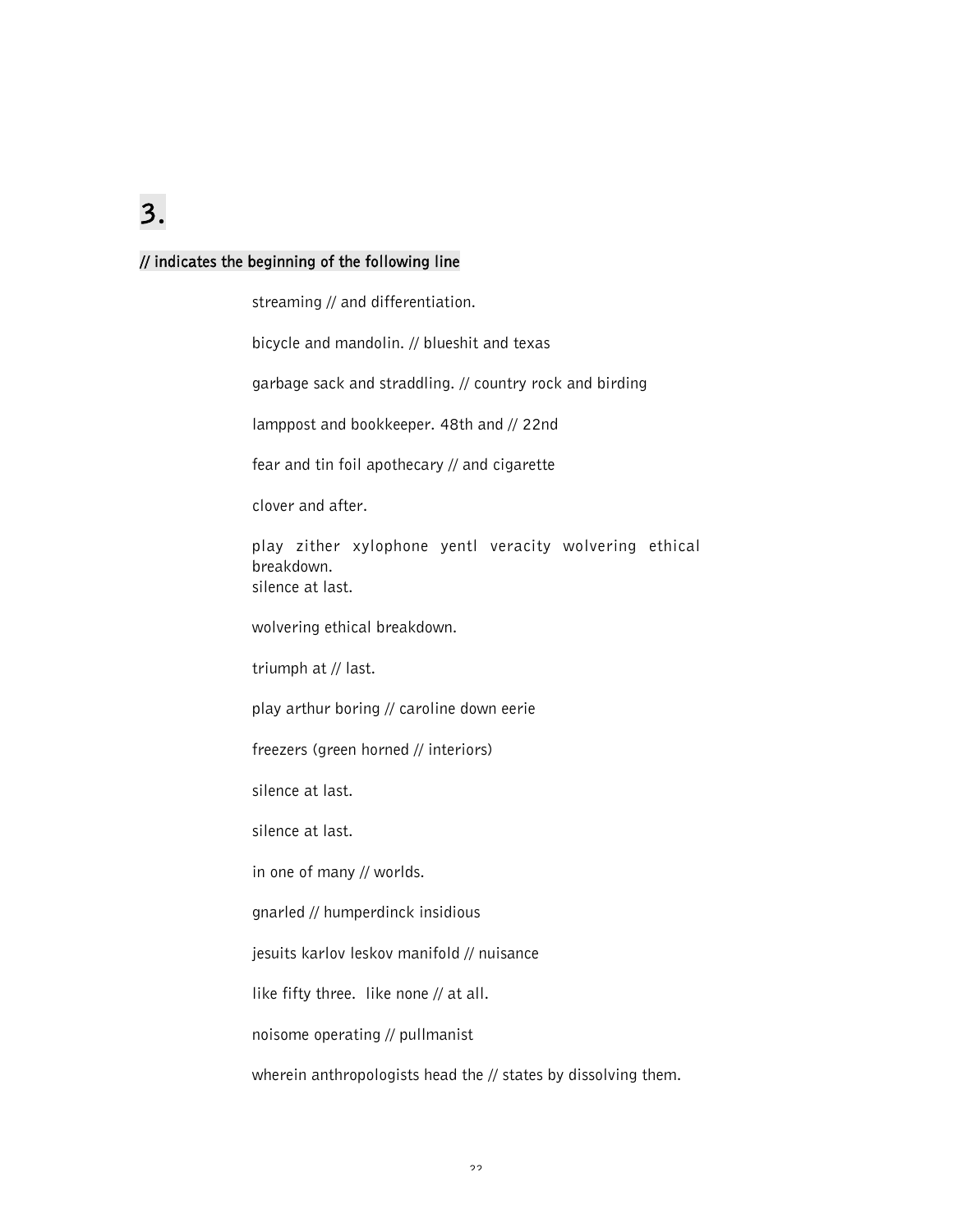parceling quivering // rascally snoop

like acts of rescue equal a flood. // equals ten thousand bales of hay.

tivoli ursus voidal wolvering ethical breakdown.

silence at last

silence at last.

## COSMOPLANE WALL

c o o o mseeemys a h e o a dsf elf. sing ions. o rad c av an esc at toc at pro. shchibleee. po e t. wu l. s s d d. izieid c e aan ke! tmlie wor d. be. t. fg. bg a o or deru mngo e n dsut fak e n a p rrrr vis t o o f f eiaam ooeaove iint conated ers. ized Liion balions. rullwul k d tru sln c, ert, go wit. I. of. I bam the disdan wam I . h a t c plit t Ii e. a ys n a ys thank ion youi for you within I I will dance.

## END COSMOPLANE

Armies are moving. The rabbit horde is in for an ass kicking.

The men of the north and the men of the south will round up the rabbits with bayonets. They will back them up against a cliff. And the rabbits will drop. They will hop to their long, to the way, across the wintry and tundrally wasteland, falling downside cliffside and taken up by cosmic winds. Blown all the way to Rabbits Hole, where dead things are passed out of the cosmoverse. and passed in to the uniplane. Which is before and after all things.

Sibyl, Sibyl, whispersings gosling mary. I have lost my rabbit love. You must away to Rabbits Hole to rescue his soul before he migrates into the undimmation.

And how will I find the rabbit's soul? by traveling quick to rabbit hole and how will I know the rabbit Hole you must ask the vole.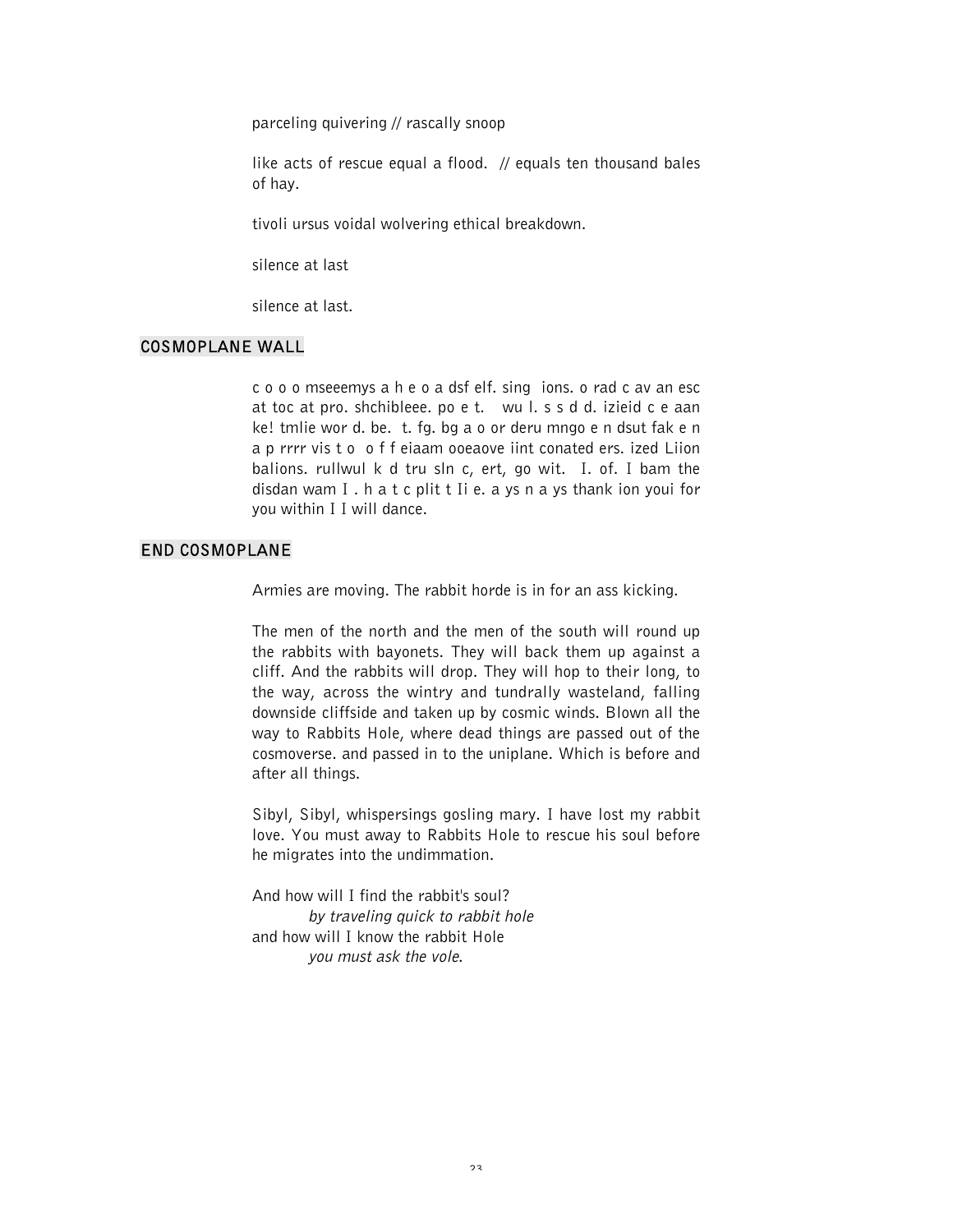The vole, who lives in a tunnel by the observatory, takes Sibyl to the telescope. He does not know where to find Rabbits Hole, but he knows how to look for it. During the night, Sibyl swivels the scope about and looks at other worlds. Sibyl, what do you see?

## Sibyl swings the scope and speaks:

I see a world in which the revolutionary Rabbit has been enthroned. He sits in a pale damp room of the palace. His drooping eyes roll images of the land back and forth in a half sleep; he has become everything he fought against. The palace bears down on the vegetation. The headless, who have undergone voluntary rehabilitation, are planted in orderly rows in the palace gardens. Metabolic energy lies in submission. This world is calm: limestone calm. But the rabbit is old. Murmurs between the blossoms of the headless trees.

## Sibyl swings the scope and speaks:

Now I see another rabbit world, where Augustus B. Rabbit walks down graceful colonnades hand in hand with a light year calculator. Their pace is slow. They're talking about the stars, about the birth of the stars and the end of the universe. The rows of headless trees have blossomed. The goslings perch in the lower branches and dive into duckponds.

## Sibyl swings the scope and speaks:

Another rabbit world. The rebellion has succeeded. A repellant dome was constructed to keep the light year calculators at bay. The young meet in the corners, they're tired of enforced cooperation. Rumors circulate of a passionate love affair between a young rabbit and a lightyear calculator. The old revolutionary council of rabbits struggle to maintain the purity of their defiance. Headquartered on a neighboring star, the light year calculators scan the dome daily, looking for the crack that will inevitably appear.

#### Sibyl swings the scope and speaks:

Another rabbit world. Augustus B. commands the rebel rabbits from deep in the woods around the city. The palace is heavily fortified. There are constant explosions. Bombs explode in green sewers. Hovering bands of rabbits descend without warning, met by terrible bands of unclear association. The light year calculators have all convened in the palace; they stare nervously out the windows and grimace. The gangs they have sent to combat the rabbits have morphed into something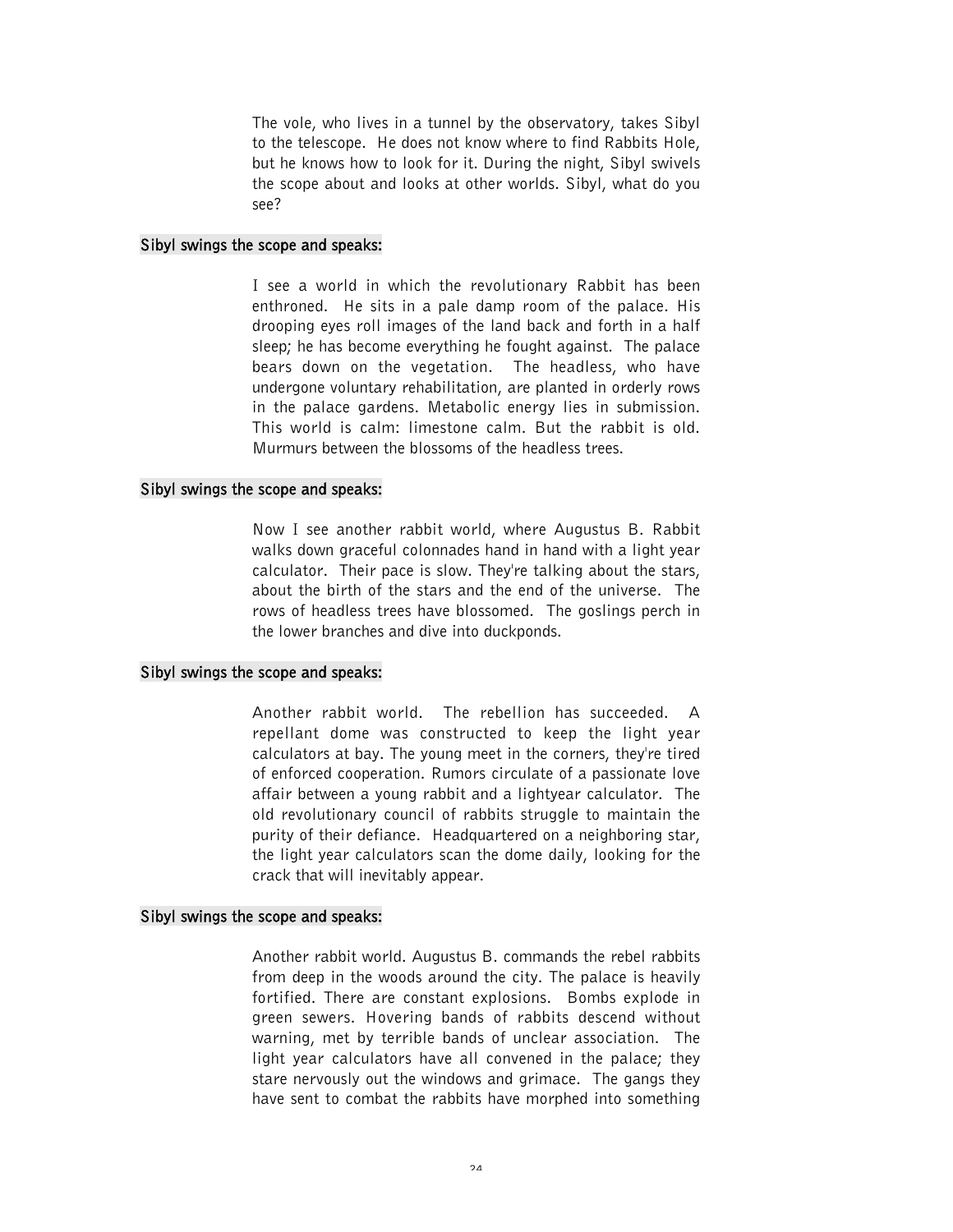perverse and unaffiliated. It is a steady state of emergency, rebellion and response. And the polleny ponds, goslings quiver, fearful of everything.

## the group voice begins again

still, rabbits are less fearsome than sturgeon, triceratops, unicorns, voles, wildebeest, xifa, yellowtails, zaurinebras. but what is more fearsome than a neverending deathwaltz?

boredom boredom boredom .

save us Sibyl. kill the lightyear calculators. make it all stop traveling. make it rest.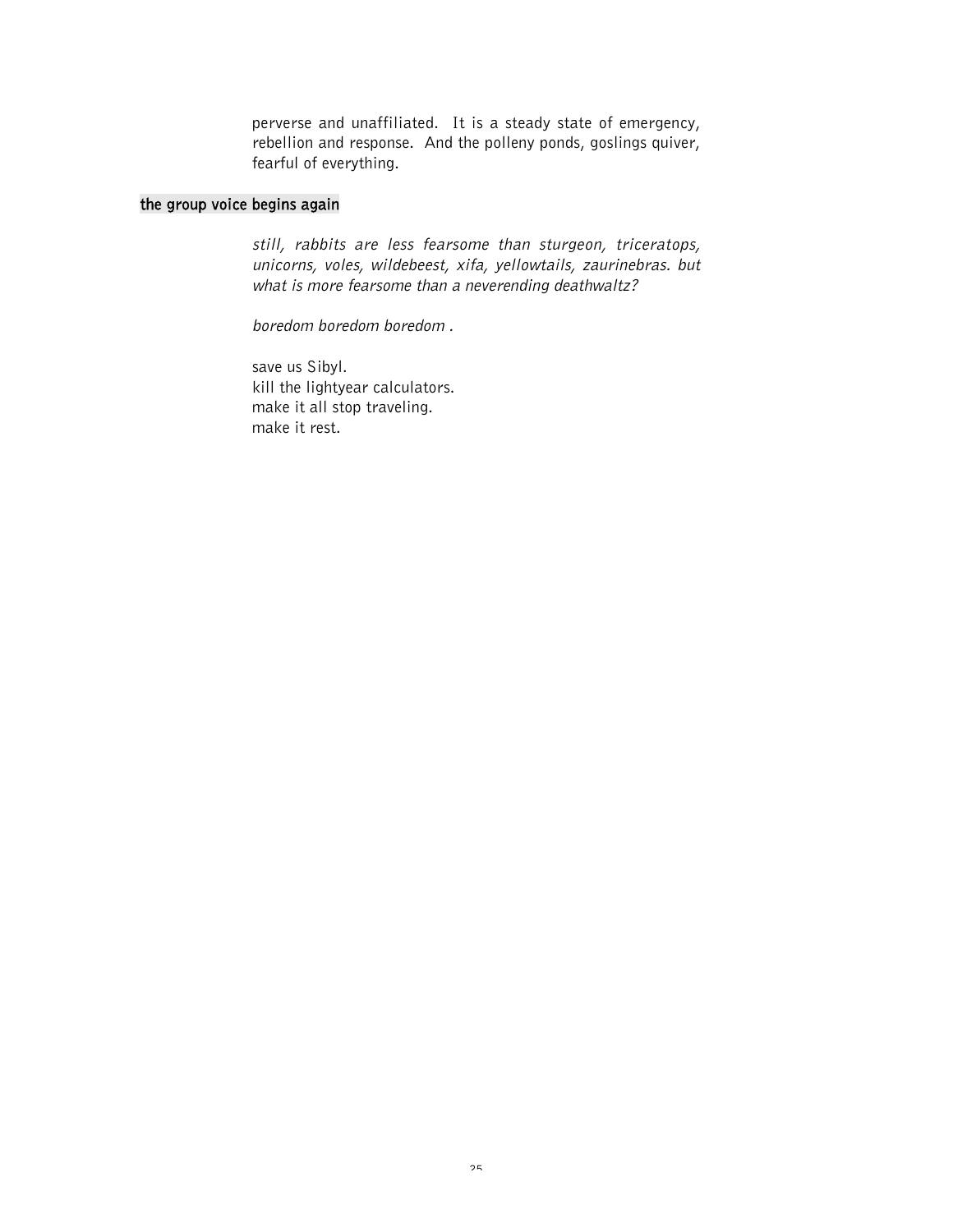# 4. EPITAPH

## COSMOPLANE WALL, gently

the ends of times discourse on themselves.

sing ions. o rad c av an esc a  $t$  t  $t$  t. th oc at pro. shchili b l e e e. po o o o o o o o et.

cavan esacpt, headself. pote.

wulll will macks l. s d d. izieid c e n ke! t m e wor d. be. fg. bg a o or deru m m n go e n dsu

fak e n a p rrrr v i s t f f

vista, elf cont en ders, pote: I the disdan wam. ei a a a an ion y ui wit I. I d an e.

a zed. an ion. a pote. a poet headelf the disdan wam. will to you, to my word. to my foggy, bog words. vist, fake words. conated willions. a zed, the end, beheaded pote. for some things must die so that others can. caravand. foggy, boggy. fake words, con willions. fake vistas, go wit. er. will dance, the disdan wam. some things die so that others can wam. the disdan beginning of the middle of the end, the dane, the dan, the beheaded bend. so all can wam. fake endings, fake vistas: the cosmoplane the caravan the disdan wam.

mighty ions go sliptaparting over the whole of space and nothing is ending. it flies off, it binds back, to the origin of the smallest divergence. The earliest future of measurement. Because a curve is a line in motion that is bound to its point of origin. A curve is a line in motion that loves its rabbit mom.

Death to the lightyear calculators!

release the ion bonds

and elf contenders sing to max, and max sings to goslings, and goslings sing of a green and pink city and a curving surface of

starts. just look at them. just look at them.